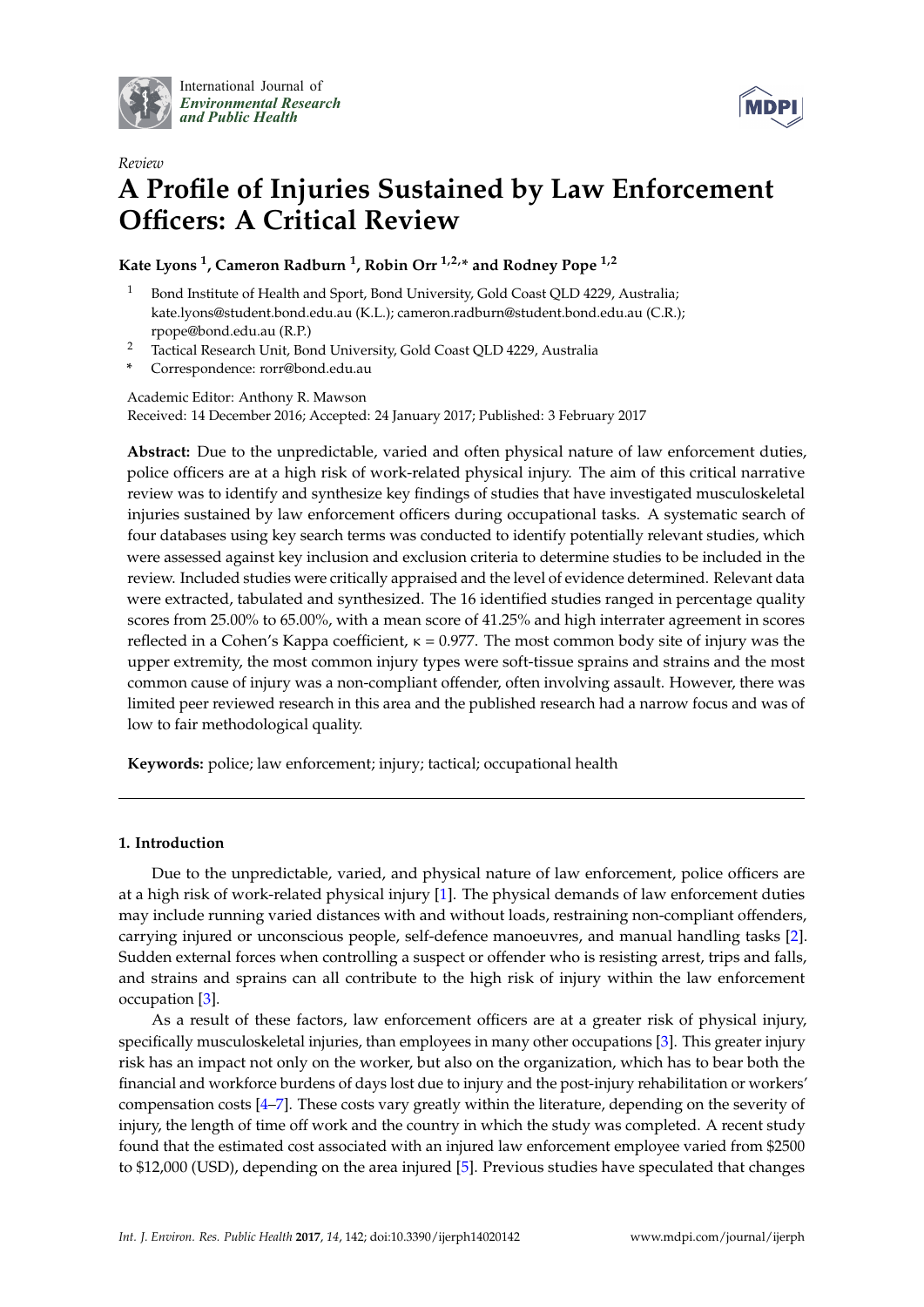to post-injury rehabilitation may be needed in an attempt to reduce the duration of time that law enforcement officers are off work and the associated financial burden [\[6\]](#page-18-6).

By determining the current profile of sites, mechanisms and types of injuries sustained by law enforcement officers, informed rehabilitation practices and injury prevention strategies for officers can be developed. For example, by knowing the mechanism of an injury individualised programs to increase post injury resilience to these mechanism can be developed, which will enable better control of gradual loading and return to work conditioning. In addition, by knowing the mechanism of an injury, targeted injury prevention strategies, like pre-conditioning (e.g., strengthening exercises) [\[8\]](#page-18-7) or other reduction methods (e.g., changing a floor surface) [\[9\]](#page-18-8) can be applied. These approaches will in turn may have an impact on injury incidence and reducing injury severity [\[10\]](#page-18-9). Therefore, the aim of this critical narrative review was to identify, critically appraise and synthesize key findings from recent literature investigating musculoskeletal injuries in the law enforcement profession, in order to develop a profile of the injuries experienced by this unique population.

#### **2. Methods**

A two-tiered approach was used to identify studies of relevance to this review. First, a systematic search of key databases, using carefully-selected search terms, was completed on 16 September 2016. Search terms were identified through completing a rapid literature review testing different key words and examining the terms used in known research in this area. Once key words were identified, authors (K.L., C.R.) used the databases to compile the search phrases listed in Table [1.](#page-1-0)

| <b>Database</b>                               | <b>Search Terms</b>                                                                                      |
|-----------------------------------------------|----------------------------------------------------------------------------------------------------------|
| <b>PUBMED</b>                                 | (police OR law enforcement) AND (injury OR injuries)                                                     |
| CINAHL                                        | (police OR law enforcement) AND (injury OR injuries)                                                     |
| <b>EMBASE</b>                                 | ('police'/exp OR police OR 'law'/exp OR law<br>AND enforcement) AND ('injury'/exp OR injury OR injuries) |
| Ovid MEDLINE (01946 to September Week 1 2016) | (police OR law enforcement) AND (injury OR injuries)                                                     |

<span id="page-1-0"></span>**Table 1.** Details of literature search: databases used and search terms (completed on 16 September 2016).

Secondly, additional studies of relevance from both peer-reviewed full-text sources and grey literature were sourced from known researchers in this field. Following removal of duplicates, all identified studies were then screened by title and abstract using pre-defined inclusion and exclusion criteria. Injury definitions varied across 5 of the included studies [\[6,](#page-18-6)[11–](#page-18-10)[14\]](#page-18-11). In the remaining studies injury was not defined. Considering this, for the purpose of this review, all studies which investigated law enforcement officers who were considered to have sustained 'an injury' were included. Several studies [\[7](#page-18-4)[,13–](#page-18-12)[17\]](#page-18-13) did not specify whether the reported injuries occurred while the officer was on duty, whereas the remaining studies only included injuries that occurred whilst an officer was on duty [\[5](#page-18-5)[,6](#page-18-6)[,11](#page-18-10)[,12](#page-18-14)[,15](#page-18-15)[,18](#page-18-16)[–22\]](#page-18-17). The full criteria are detailed in Table [2.](#page-2-0) During the screening process, any studies which indicated potential to meet the eligibility criteria were obtained in full-text and reviewed in detail to determine final eligibility using the selection criteria.

To limit bias and to ensure objective selection of studies at the screening and full text selection stages, two reviewers separately screened and selected studies using the inclusion and exclusion criteria (K.L., C.R.). Any disagreements regarding which studies should move to the next stage were resolved by discussion and consensus.

Through this approach, search bias, duplication bias, inclusion criteria bias, and selector bias [\[23\]](#page-18-18) were limited. The search terms were kept broad to be more inclusive of studies and to limit search bias; duplicates were removed as the first line of screening to limit duplication bias; and finally, to limit selector bias, two reviewers screened the abstracts and then selected full text studies for inclusion in the review. The inclusion and exclusion criteria were established prior to screening commencing.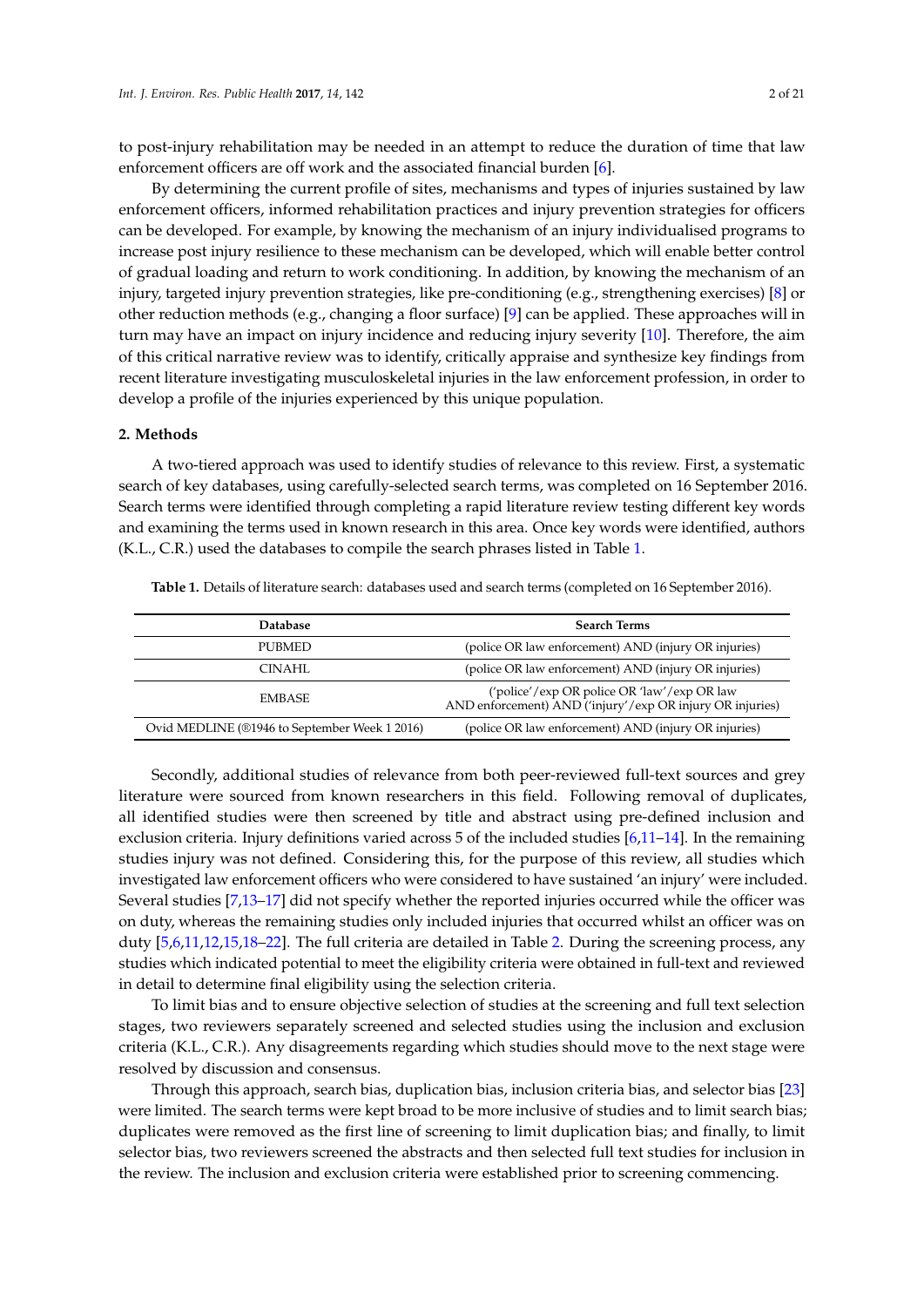<span id="page-2-0"></span>

| <b>Inclusion Criteria</b>                                                    | Example/s                                                                                                                         |  |  |  |  |  |  |
|------------------------------------------------------------------------------|-----------------------------------------------------------------------------------------------------------------------------------|--|--|--|--|--|--|
| Study was focused on law enforcement officers                                | Studies involving police officers, a police department, or a<br>police force                                                      |  |  |  |  |  |  |
| Study examined injuries occurring to, or in, a law<br>enforcement population | Studies examining musculoskeletal injuries,<br>musculoskeletal disability, injury epidemiology,<br>injury rates, injury incidence |  |  |  |  |  |  |
| <b>Exclusion Criteria</b>                                                    | Example/s                                                                                                                         |  |  |  |  |  |  |
| Study involved participants who were not general<br>Law Enforcement officers | Studies involving military police                                                                                                 |  |  |  |  |  |  |
| Study examined injuries caused by police officers                            | Studies reporting police brutality, Taser injuries, excessive<br>use of force by police                                           |  |  |  |  |  |  |
| Study included only injuries that were not<br>musculoskeletal injuries       | Studies which only examined fatalities, chemical hazards,<br>HIV, HEP B, Mortality, Homicide, Suicide, mental illness             |  |  |  |  |  |  |
| Study reported as an abstract only                                           |                                                                                                                                   |  |  |  |  |  |  |

**Table 2.** Inclusion and exclusion criteria and examples of excluded studies.

The included studies were critically appraised using a modified Downs and Black checklist. This checklist is designed to assess the methodological quality and provide a profile of study strengths and weaknesses for both randomized control trials and non-randomized studies [\[24](#page-19-0)[,25\]](#page-19-1). This checklist utilizes twenty-seven questions to assess the methodological quality of studies and has been used in reviews involving tactical populations [\[24,](#page-19-0)[26–](#page-19-2)[29\]](#page-19-3). A modified version of this tool was used, with question 27, relating to statistical power, modified to award one point for a 'yes' answer, indicating the authors had reported a sample size or power analysis, or zero points for a 'no' answer, indicating they had not. This revised scoring approach for question 27 replaced the original 6-point scoring scale, ranging from zero to five points, and reduced the maximum possible raw score for the Downs and Black checklist to 28, from the original 32 points [\[24\]](#page-19-0). This approach has been used previously in research due to subjectivity in the interpretation of the original question [\[25\]](#page-19-1). In addition to this modification, for the purposes of assessing methodological quality of studies included in the current review, several additional questions were ignored in the Down's and Black checklist (Q's 4, 8, 13, 14, 15, 19, 23 & 24) [\[24\]](#page-19-0), as they were designed to evaluate aspects of methodological quality that were specific to experimental studies rather than the epidemiological, observational research designs of the included studies. For example, checklist question 14 asks 'Was an attempt made to blind study subjects to the intervention they have received?'. The use of this additional modification to the Downs and Black checklist was not considered to have impacted on the analysis of study quality and meant that the included studies were not assessed against criteria for which they were never designed. This modification adjusted the maximum possible total raw score for the Downs and Black checklist to 20 points.

The critical appraisal of the included studies was completed individually by two authors (K.L., C.R.), with the level of interrater agreement on assigned scores then determined by a third author (R.O.) through calculation of a Cohen's kappa coefficient (κ). This level of agreement was graded qualitatively, using previously published guidelines [\[30\]](#page-19-4). Following the Kappa analysis, any discrepancies in scores between the two primary raters were adjudicated by the third author (R.O.) to finalise the Critical Appraisal Scores (CAS). The qualitative ratings of methodological quality proposed by Kennelly [\[31\]](#page-19-5) for specific ranges of total scores on the Downs and Black checklist were used to grade the studies. Due to the modifications made to the Downs and Black checklist, discussed above, all scores were first converted to percentages to enable grading using the approach of Kennelly [\[31\]](#page-19-5). On this basis, the grading criteria applied when rating the methodological quality of the included studies were as follows: Downs and Black total score <45.4%, 'poor' methodological quality; 45.4%–61.0%, 'fair' methodological quality; and >61.0%, 'good' methodological quality.

Following critical appraisal of the included studies, key data were extracted and tabulated from all included studies by two authors (K.L., C.R.) independently and then compared, with any discrepancies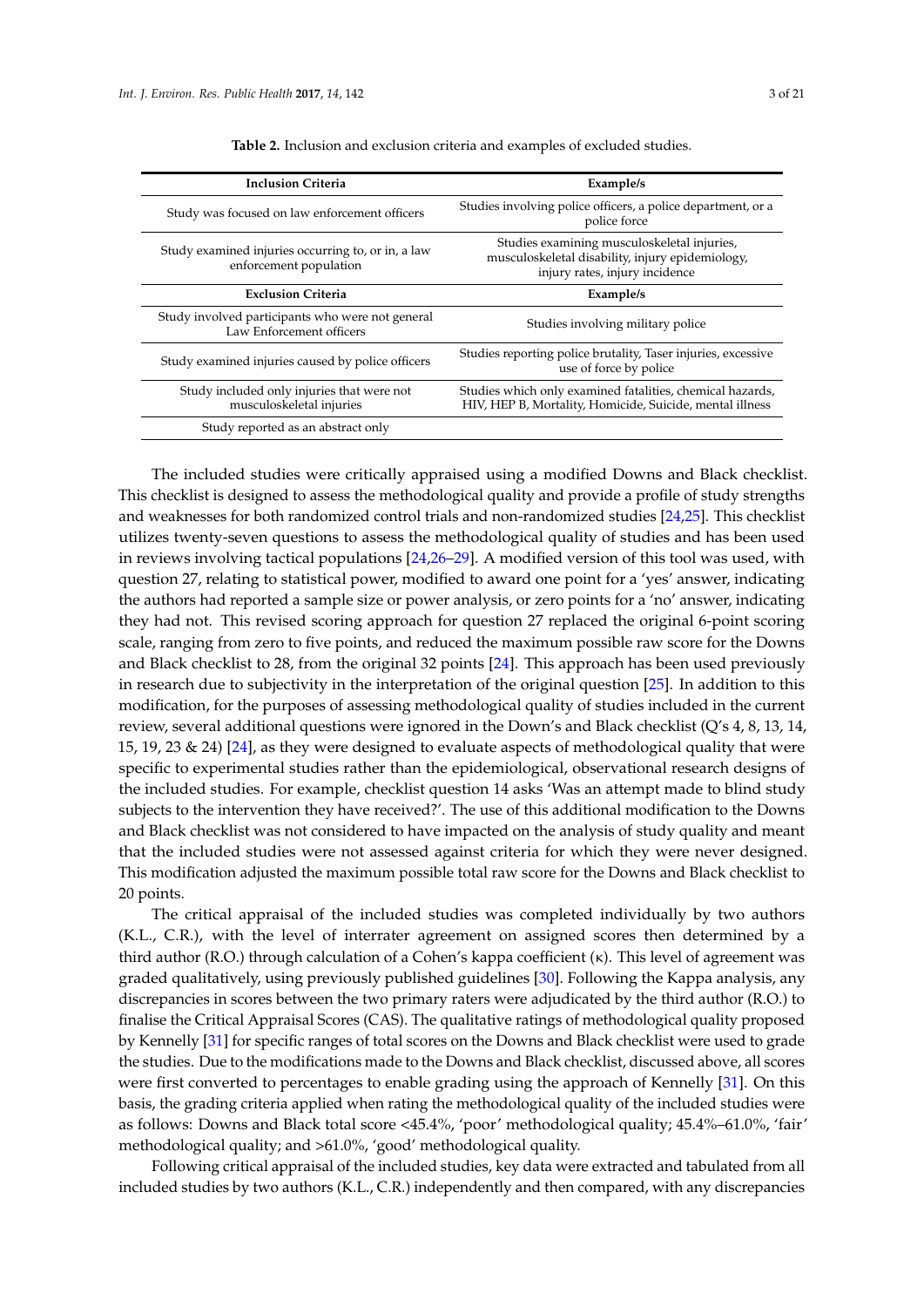resolved by discussion and consensus to arrive at the final tabulated data set. Data extracted and tabulated for each study included author/s, year of publication, title, aim, study design, level of evidence, injury definitions, participant details and main findings of relevance to the aims of this review. The level of evidence provided by each included study was graded using published Australian National Health and Medical Research Council (NHMRC) criteria [\[32\]](#page-19-6). These criteria range from Level I (systematic review of all randomized control trials, highest level of evidence available) to Level IV (evidence obtained from case series, less reliable level of evidence [\[32\]](#page-19-6). For studies that were unable to be graded using these criteria, a note was made in the relevant data table. The PRISMA (Preferred Reporting Items for Systematic Reviews and Meta-analyses) guidelines were also used to guide this review (see Figure [1\)](#page-3-0) and the reporting of included studies [\[33\]](#page-19-7).

<span id="page-3-0"></span>

**Figure 1.** PRISMA flow diagram showing literature search, screening and eligibility results. **Figure 1.** PRISMA flow diagram showing literature search, screening and eligibility results.

A critical narrative synthesis of key findings from the included studies was then conducted, with reference to the aims of the review, the tabulated data and further information provided in the original studies. In the synthesis, the findings from each included study were considered in the light of the respective study's methodological quality, represented by its CAS and Kennelly [31] quality of the respective study's methodological quality, represented by its CAS and Kennelly [\[31\]](#page-19-5) quality rating. Injury incidence rates were calculated or transformed to be represented as number of injuries rating. Injury incidence rates were calculated or transformed to be represented as number of injuries per 1000 personnel per year, based on the available data from each of the included studies, provided per 1000 personnel per year, based on the available data from each of the included studies, provided the required data were reported. This allowed for comparisons of the reported injury incidence rates between the studies included in this review and between studies reported in this review and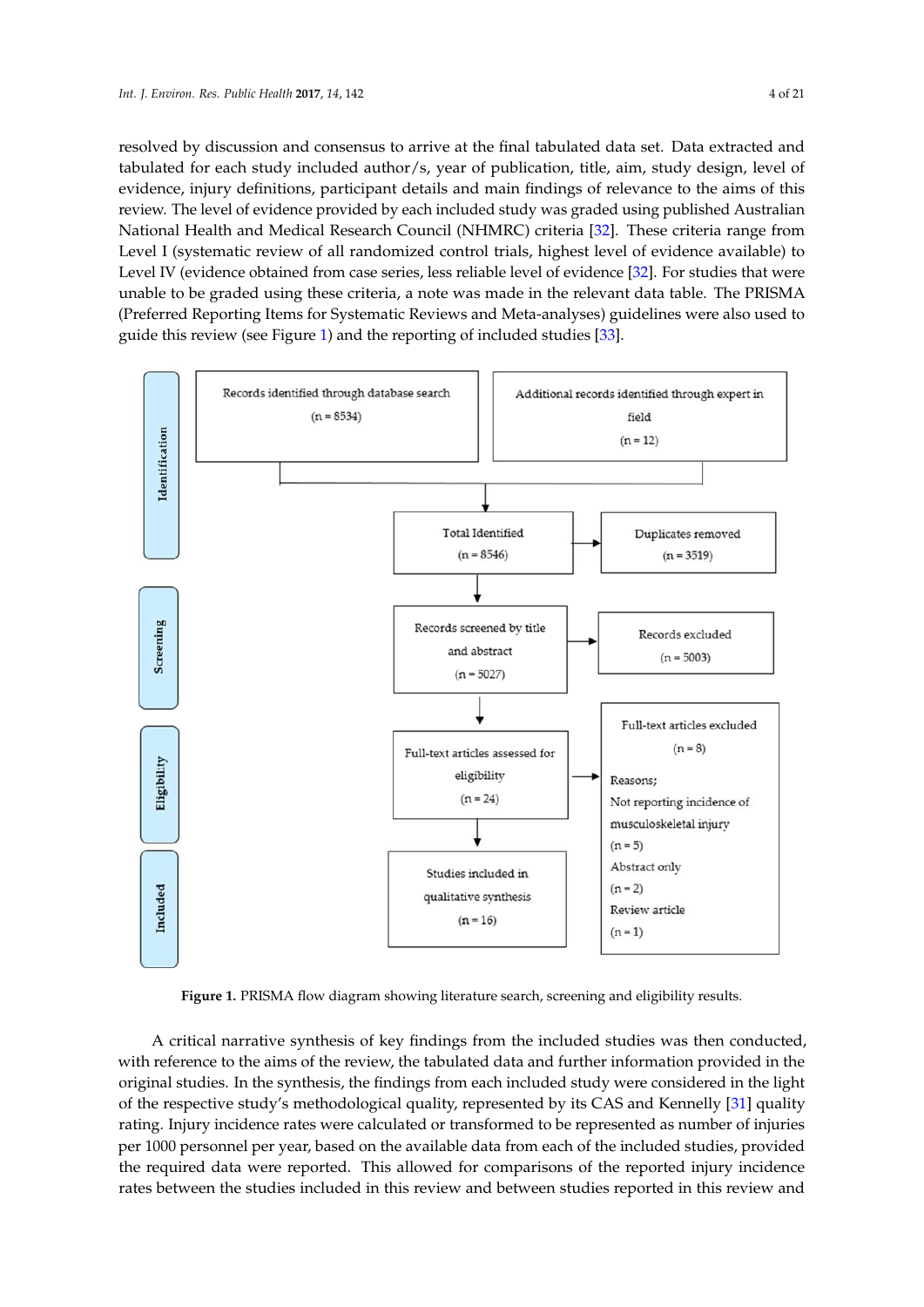studies of other tactical populations (e.g., fire fighters, military). Due to the variations across studies in reporting methods and classification systems for the sites, natures and mechanisms of injuries, reported categories for each of these injury data elements were re-coded into broader groups, guided by previous studies in tactical populations [\[34\]](#page-19-8), in order to allow for valid comparisons.

#### **3. Results**

<span id="page-4-0"></span>The database search results are reported in Table [3.](#page-4-0)

| <b>Database</b>                               | Identified Studies (n) |
|-----------------------------------------------|------------------------|
| PUBMED                                        | 3845                   |
| CINAHL                                        | 634                    |
| <b>EMBASE</b>                                 | 1714                   |
| Ovid MEDLINE (®1946 to September Week 1 2016) | 2341                   |

**Table 3.** Databases and search results prior to screening and removal of duplicates.

The PRISMA flow diagram (Figure [1\)](#page-3-0) provides an overview of the results of the literature search, screening and selection processes. In total the initial search identified 8534 publications with an additional 12 publications sourced through experts in the field. Following removal of duplicates, 5027 studies were reviewed by title and abstract for potential eligibility, resulting in 24 full text publications being retrieved and evaluated in detail for eligibility against the inclusion and exclusion criteria. In total, 16 publications were deemed eligible and retained to form the basis for this critical narrative review.

The results of the critical appraisals of the methodological quality of the included studies [\[31\]](#page-19-5), using the modified Downs and Black checklist [\[24\]](#page-19-0), are shown in Table [A1](#page-1-0) as raw scores. Questions from the checklist that were ignored as planned due to lack of relevance to the research designs of the included studies are left blank. The final percentage CAS indicating the methodological quality of each study is listed in Table [4,](#page-6-0) along with information regarding the study's aims, data sources, research designs, and the levels of evidence it provides. The Cohen's kappa analysis revealed an 'almost perfect agreement' between raters  $(k = 0.977)$  [\[30\]](#page-19-4) in the scores awarded to each study. One study was graded as being of 'good' methodological quality [\[15\]](#page-18-15), seven studies were graded as being of 'fair' methodological quality [\[7](#page-18-4)[,14](#page-18-11)[,16](#page-18-19)[,19–](#page-18-20)[21](#page-18-21)[,26\]](#page-19-2), and eight studies were graded as being of 'poor' methodological quality  $[5-18,22-25]$  $[5-18,22-25]$  $[5-18,22-25]$  $[5-18,22-25]$ . The mean  $(\pm SD)$  Standard Deviation) percentage score for methodological quality of the included studies was  $41.25\%$  ( $\pm 10.08\%$ ), with a range of 25.00% [\[6,](#page-18-6)[14\]](#page-18-11) to 65.00% [\[15\]](#page-18-15).

Common weaknesses were found across all included studies (see Table [A1\)](#page-1-0) in the areas of reporting (three of eight questions), external validity (one of two questions), internal validity—bias (two of four questions), and internal validity—confounding/selection bias (two of five questions). As noted in Table [4,](#page-6-0) of the 16 studies included in this review only two [\[12](#page-18-14)[,22\]](#page-18-17) were determined to constitute level II evidence, due to their use of a prospective cohort study design. The remaining 14 studies [\[4](#page-18-3)[–7,](#page-18-4)[11,](#page-18-10)[13–](#page-18-12)[21\]](#page-18-21) were cross-sectional or retrospective cohort studies and were therefore deemed to constitute levels of evidence [\[32\]](#page-19-6) ranging between III-2 and IV.

Of the included studies, 10 were conducted in the United States [\[4,](#page-18-3)[5,](#page-18-5)[7,](#page-18-4)[12](#page-18-14)[,17](#page-18-13)[–22\]](#page-18-17), two in the United Kingdom [\[15](#page-18-15)[,16\]](#page-18-19), two in the Republic of Korea [\[13,](#page-18-12)[14\]](#page-18-11) and one in each of the Islamic Republic of Iran [\[11\]](#page-18-10) and Australia [\[6\]](#page-18-6). Table [5](#page-11-0) provides details of each study's injury definition, participants and main findings.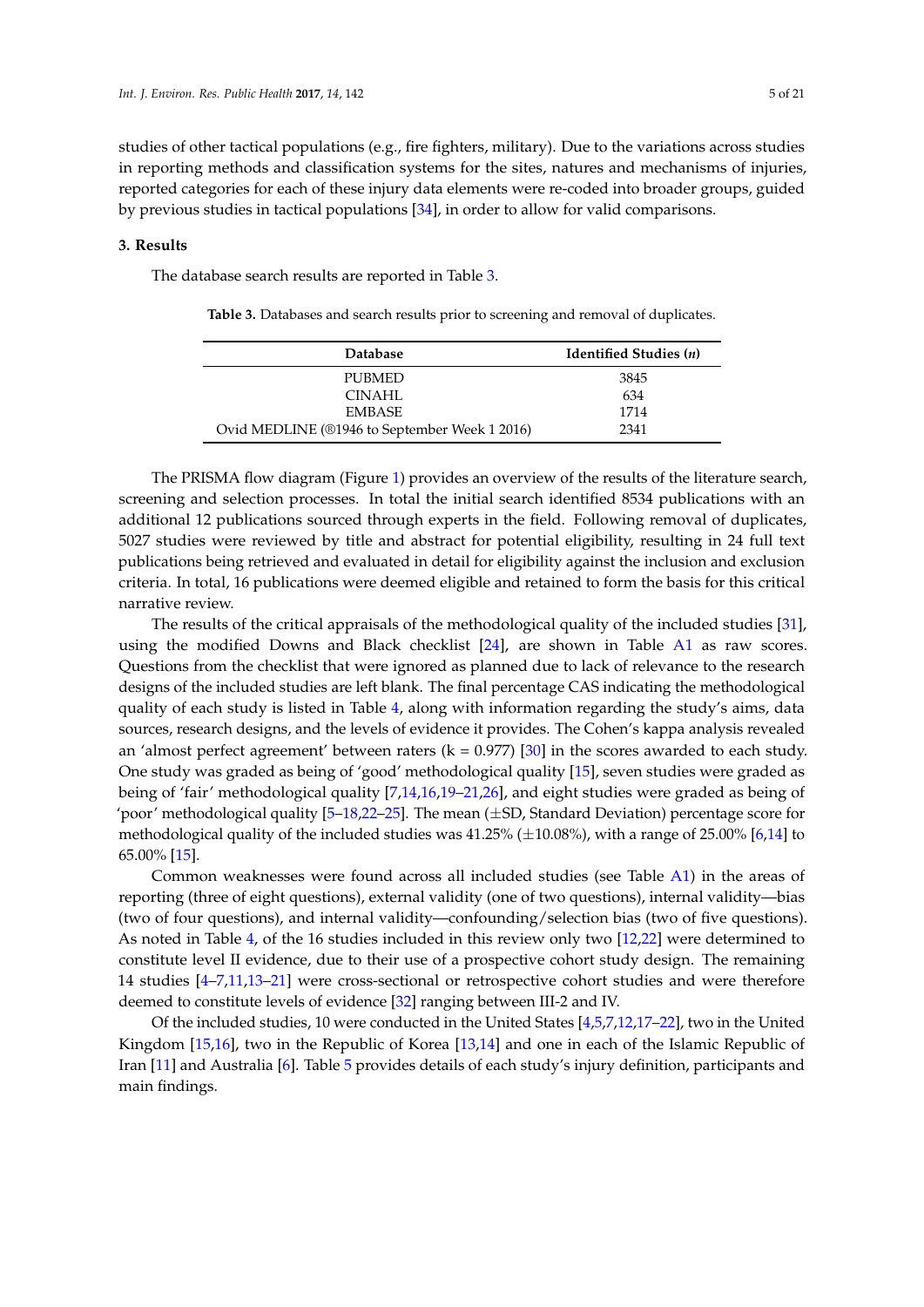| Authors (Year) and<br>[Reference] | Title                                                                                                                                | Aim/Objective/Hypothesis                                                                                                                                                                                                                                                                                                                                   | <b>Study Design</b>                                                                                                                                    | Data Collection Method | Downs & Black Score | Level of Evidence *                 |
|-----------------------------------|--------------------------------------------------------------------------------------------------------------------------------------|------------------------------------------------------------------------------------------------------------------------------------------------------------------------------------------------------------------------------------------------------------------------------------------------------------------------------------------------------------|--------------------------------------------------------------------------------------------------------------------------------------------------------|------------------------|---------------------|-------------------------------------|
| Knapik et al. (2011) [12]         | Injury rates and injury risk<br>factors among federal bureau of<br>investigation new agent trainees                                  | To prospectively examine potential risk factors and<br>injury rates in a cohort of FBI new agents.                                                                                                                                                                                                                                                         | Prospective Cohort Study                                                                                                                               | Database               | 65.00%              | П                                   |
| Violanti et al. (2013) [7]        | Shift work and long-term injury<br>among police officers                                                                             | To determine whether the incidence of long-term injury<br>leave varies across shifts.                                                                                                                                                                                                                                                                      | Cross-sectional Study                                                                                                                                  | Point of care          | 50.00%              | IV                                  |
| Cho et al. (2014) [13]            | Factors Affecting the<br>Musculoskeletal Symptoms of<br>Korean Police Officers                                                       | To investigate efficient, systematic management of the<br>Korean police and to examine the status and<br>prevention of musculoskeletal disorders in Korean<br>police officers.                                                                                                                                                                             | Cross-sectional<br>Questionnaire Study                                                                                                                 | Self-report            | 50.00%              | IV                                  |
| Boyce et al. (1992) [4]           | Workers' compensation claims<br>and physical fitness capacity of<br>police officers                                                  | To compare level of physical fitness with workers'<br>compensation claims among 514 police officers.                                                                                                                                                                                                                                                       | Cross-sectional Study                                                                                                                                  | Point of care          | 50.00%              | IV                                  |
| Superko et al. (1988) [17]        | Effects of a Mandatory Health<br>Screening and Physical<br>Maintenance Program for Law<br><b>Enforcement Officers</b>                | To present findings regarding the effects of a<br>mandatory health assessment, physical performance<br>testing, and disease prevention program used by the<br>California Highway Patrol.                                                                                                                                                                   | Retrospective Cohort Study<br>(Pre-Post Intervention Study<br>using two retrospective cohorts)                                                         | Database               | 45.00%              | <b>IV</b>                           |
| Gyi et al. (1998) [15]            | Musculoskeletal problems and<br>driving in police officers                                                                           | To examine the effect of driving on sickness absence<br>and prevalence data for musculoskeletal troubles of<br>police officers.                                                                                                                                                                                                                            | Cross-sectional<br><b>Ouestionnaire Study</b>                                                                                                          | Self-report            | 45.00%              | IV                                  |
| Burton et al. (1996) [16]         | Occupational risk factors for the<br>first-onset and subsequent<br>course of low back trouble:<br>a study of serving police officers | To determine the hazard for first-onset and subsequent<br>course of low back trouble associated with<br>occupational physical and psychosocial stressors.                                                                                                                                                                                                  | Cross-sectional<br>Questionnaire Study                                                                                                                 | Self-report            | 45.00%              | IV                                  |
| Sullivan et al. (1988) [22]       | Epidemiological studies of<br>work-related injuries among<br>law enforcement personnel                                               | To calculate the work-related injury only rates for<br>employees working in different assignments; to see if<br>there were sex or age differences in injury rates for<br>workers performing similar assignments; to learn how<br>the injuries occurred; and to examine the impact of<br>these injuries in terms of days lost from work and<br>claim costs. | (1) Cross-sectional descriptive<br>study with 'nested'/linked:<br>(2) retrospective cohort<br>study; and<br>(3) prospective cohort<br>study components | Database               | 45.00%              | $(1)$ IV<br>$(2)$ III-2<br>$(3)$ II |
| Jahani et al. (2002) [11]         | Musculoskeletal disabilities<br>among police force personnel of<br>the Islamic Republic of Iran                                      | To assess the frequency of musculoskeletal disabilities<br>in police force personnel and to determine the<br>association between disabilities and age, rank, and<br>different job types.                                                                                                                                                                   | Retrospective Cohort Study                                                                                                                             | Database               | 40.00%              | $III-2$                             |

**Table 4.** Key information regarding the design, aims, data sources, critical appraisal score and levels of evidence of each included study.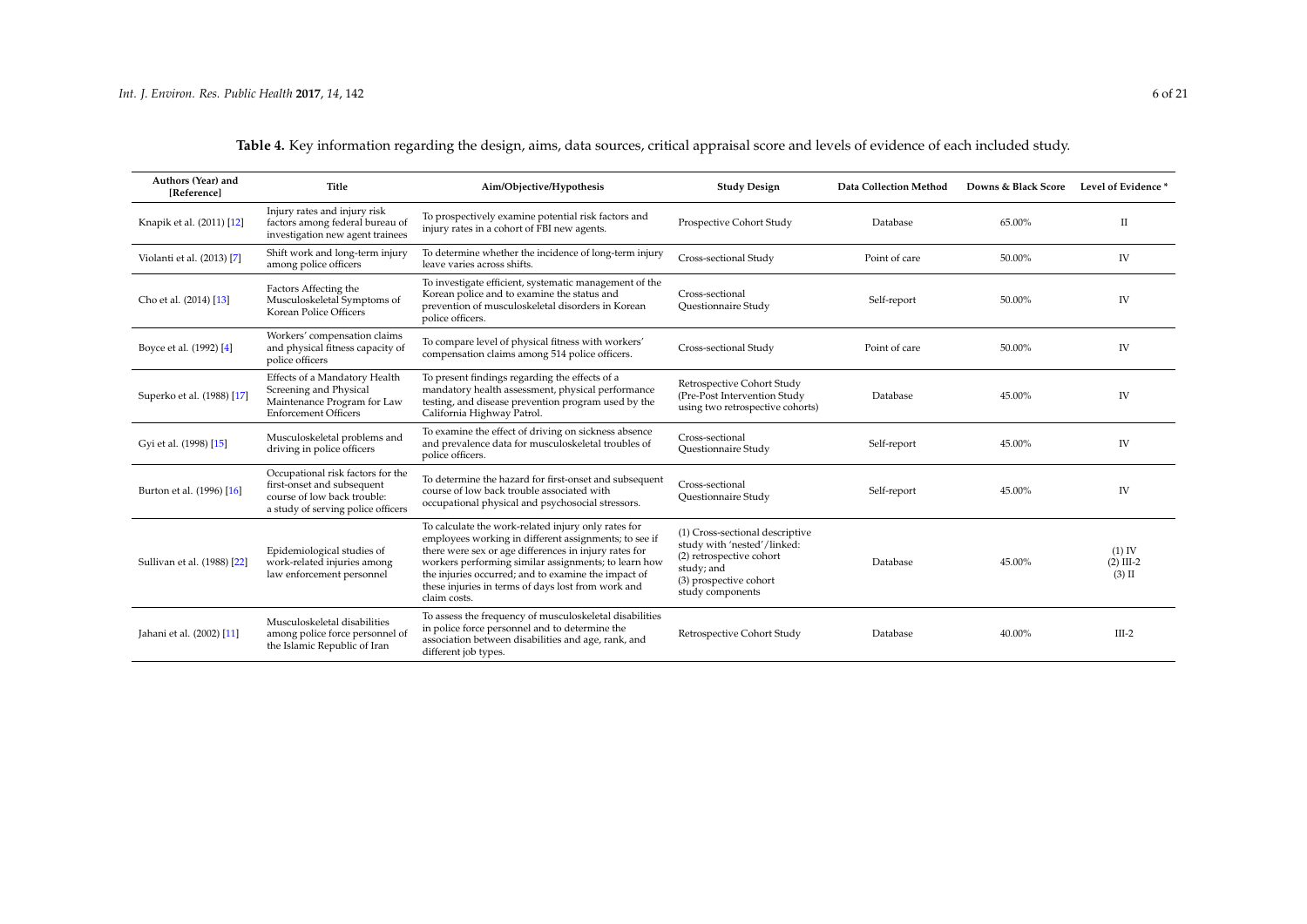## **Table 4.** *Cont.*

<span id="page-6-0"></span>

| Authors (Year) and<br>[Reference]    | Title                                                                                                                                      | Aim/Objective/Hypothesis                                                                                                                                                                                                                                                                                                                                                                                                                       | <b>Study Design</b>                    | Data Collection Method | Downs & Black Score | Level of Evidence* |
|--------------------------------------|--------------------------------------------------------------------------------------------------------------------------------------------|------------------------------------------------------------------------------------------------------------------------------------------------------------------------------------------------------------------------------------------------------------------------------------------------------------------------------------------------------------------------------------------------------------------------------------------------|----------------------------------------|------------------------|---------------------|--------------------|
| Holloway-Beth et al.<br>$(2016)$ [5] | Occupational Injury<br>Surveillance Among Law<br><b>Enforcement Officers Using</b><br>Workers' Compensation Data,<br>Illinois 1980 to 2008 | To use Illinois Workers' Compensation Commission<br>data to (1) determine the annual and cumulative claim<br>rates for injuries suffered by law enforcement<br>personnel; (2) describe the causes and nature of<br>occupational injuries suffered by the four major groups<br>of law enforcement officers; and (3) evaluate three<br>important workers' compensation outcomes related to<br>long-term impacts of on-the-job injury or illness. | Retrospective Cohort Study             | Database               | 40.00%              | $III-2$            |
| Nabeel et al. (2007) [20]            | Correlation between physical<br>activity, fitness, and<br>musculoskeletal injuries in<br>police officers                                   | To explore whether Minneapolis police officers who<br>had higher levels of fitness and physical activity has<br>fewer musculoskeletal injuries than those who were<br>not as active or fit.                                                                                                                                                                                                                                                    | Cross-sectional<br>Questionnaire Study | Self-report            | 35.00%              | IV                 |
| Reichard et al. (2010) [19]          | Occupational injuries among<br>emergency responders                                                                                        | To address the limited availability of nonfatal injury<br>information for Emergency Medical Services personnel,<br>fire fighters, and police (herein grouped as emergency<br>responders) and the lack of comparable data, the<br>authors analysed occupational injuries and illnesses<br>among these workers which were treated in U.S.<br>hospital emergency departments 2000-2001.                                                           | Retrospective Cohort Study             | Database               | 35.00%              | $III-2$            |
| Brandl et al. (2012) [18]            | The Physical Hazards of Police<br><b>Work Revisited</b>                                                                                    | To examine the extent to which injuries to police<br>officers have changed from 1996-1998 to 2006-2008.                                                                                                                                                                                                                                                                                                                                        | Retrospective Cohort Study             | Database               | 35.00%              | $III-2$            |
| Brandl et al. (2003) [21]            | Toward an Understanding of<br>the Physical Hazards of<br>Police Work                                                                       | To analyze the nature and frequency of police injuries<br>sustained either by accident or assault for police<br>officers and comparing these to injuries sustained by<br>fire fighters to develop a more complete appreciation of<br>the relative hazards of police work.                                                                                                                                                                      | Retrospective Cohort Study             | Database               | 30.00%              | $III-2$            |
| Larsen et al. (2016) [6]             | The Injury Profile of an<br>Australian Specialist<br>Policing Unit                                                                         | To quantify the number of isolated versus multiple<br>injuries in the force and to investigate the associated<br>costs and time away from work following<br>work-related injury.                                                                                                                                                                                                                                                               | Retrospective Cohort Study             | Database               | 25.00%              | $III-2$            |
| Rhee et al. (2015) [14]              | Prevalence of Musculoskeletal<br>Disorders Among Korean<br>Police Personnel                                                                | To investigate efficient, systematic management of the<br>Korean police and to examine the status and<br>prevention of musculoskeletal disorders in Korean<br>police officers.                                                                                                                                                                                                                                                                 | Retrospective Cohort Study             | Database               | 25.00%              | $III-2$            |

\* NHMRC guidelines used to determine the level of evidence [\[32\]](#page-19-9).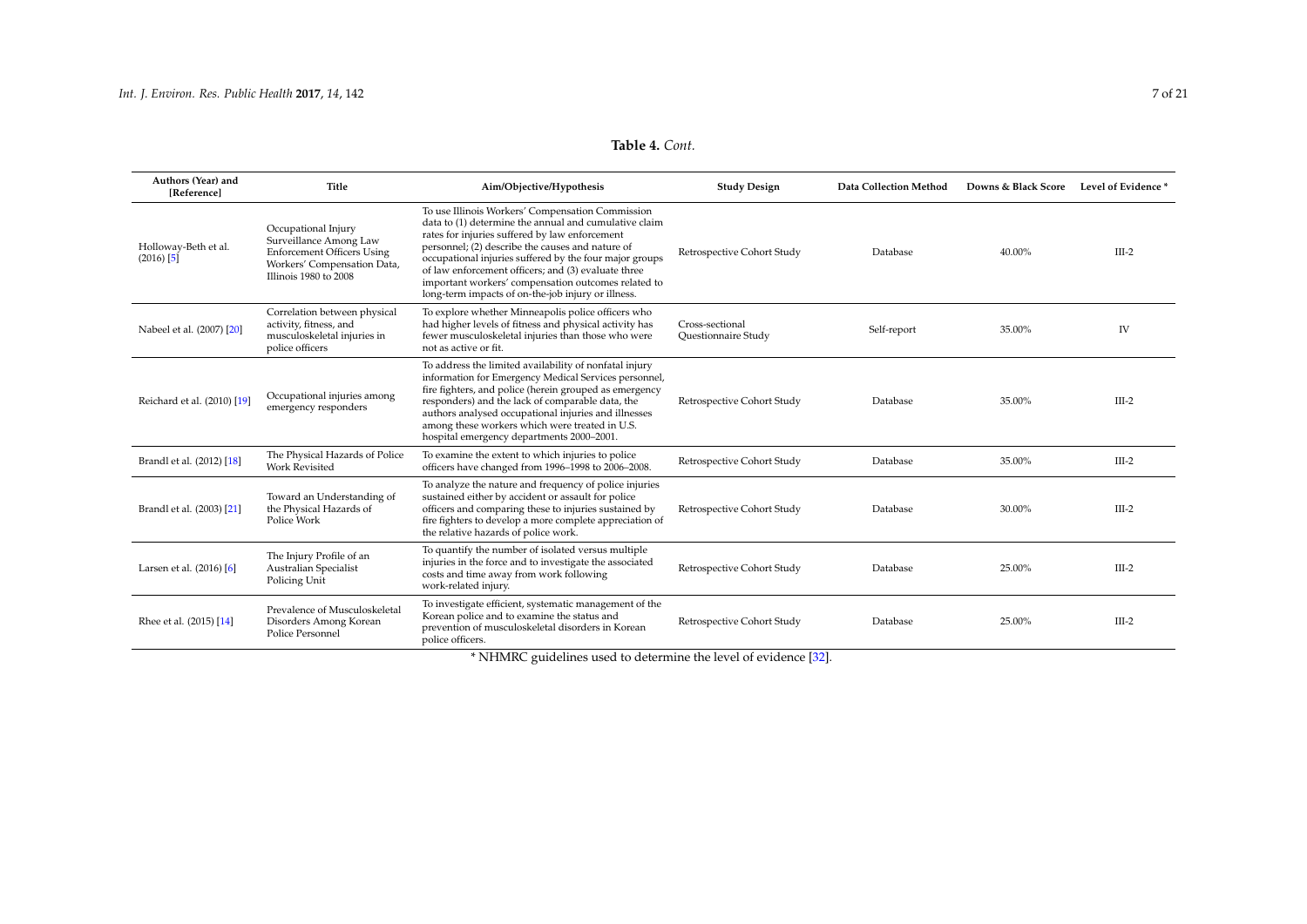| Authors (Year) and<br>[Reference] | Title                                                                                                  | <b>Injury Definition</b>                                                                                                                                                                                                                                                                                        | <b>Participant Details</b>                                                                                                                                                                                     | <b>Main Findings</b>                                                                                                                                                                                                                                                                                                                                                                                                                                                              |
|-----------------------------------|--------------------------------------------------------------------------------------------------------|-----------------------------------------------------------------------------------------------------------------------------------------------------------------------------------------------------------------------------------------------------------------------------------------------------------------|----------------------------------------------------------------------------------------------------------------------------------------------------------------------------------------------------------------|-----------------------------------------------------------------------------------------------------------------------------------------------------------------------------------------------------------------------------------------------------------------------------------------------------------------------------------------------------------------------------------------------------------------------------------------------------------------------------------|
| Knapik et al. (2011) [12]         | Injury rates and injury risk<br>factors among federal bureau of<br>investigation new agent<br>trainees | An injury case was defined as a new<br>agent who sustained physical<br>damage to the body and sought<br>medical care or medical<br>compensation one or more times<br>during the Federal Bureau of<br>Investigation (FBI) new agent<br>training course.                                                          | FBI new agents ( $n = 531$ )<br>Males ( $n = 426$ )<br>24.4-29.9 years ( $n = 188$ )<br>30.0–38.6 years ( $n = 238$ )<br>Females ( $n = 105$ )<br>24.1–29.9 years ( $n = 60$ )<br>30.0–37.0 years ( $n = 45$ ) | One or more injuries during FBI academy<br>training was recorded for 35% of men and<br>42% of women.<br>Defensive tactics training accounted for<br>the highest number of total injuries at 58%.<br>For both male and female injury risk was<br>increased with slower 300 m sprint,<br>1.5 mile run, and lower points on the<br>physical fitness test.<br>In males, increased age was also a<br>significant risk factor for injury.<br>590 injuries per 1000 personnel, per year. |
| Violanti et al. (2013) [7]        | Shift work and long-term injury<br>among police officers                                               | No Injury definition                                                                                                                                                                                                                                                                                            | Police officers from the Buffalo Police<br>Department ( $n = 419$ )<br>Males ( $n = 312$ )<br>Females ( $n = 107$ )<br>Average age 43 years old                                                                | Night shift had the highest incidence of<br>long-term injuries >90 days compared to<br>afternoon and day shifts.<br>Officers on night shift also had a greater<br>risk of long-term injury compared to<br>short-term.<br>Incidence rate per 100,000 person hours:<br>Day shift: 0.48<br>Afternoon shift: 0.59<br>Night shift: 1.33                                                                                                                                                |
| Cho et al. (2014) [13]            | Factors Affecting the<br>Musculoskeletal Symptoms of<br>Korean Police Officers                         | Definition of musculoskeletal<br>disorders is damage to<br>nerves/muscles in the neck,<br>shoulder, waist, arm/leg, and<br>surrounding body tissues caused by<br>repetitive motion, inappropriate<br>position, use of excessive force,<br>physical contact with sharp surfaces,<br>vibration, temperature, etc. | Police officers ( $n = 353$ )<br>All male (100%)<br>Mean age (Standard Deviation [SD]) = 52.92<br>$(8.71)$ years old                                                                                           | Area of injury and prevalence:<br>Shoulder $(44.2\%)$<br>Waist (41.4%)<br>Neck/head (31.2%)<br>Legs/foot $(26.1\%)$<br>Hand/wrist/finger (16.7%)<br>Arm/elbow $(14.7\%)$<br>2500 injuries, per 1000 personnel, per year.                                                                                                                                                                                                                                                          |

## **Table 5.** Injury definitions, participants and main findings from each included study.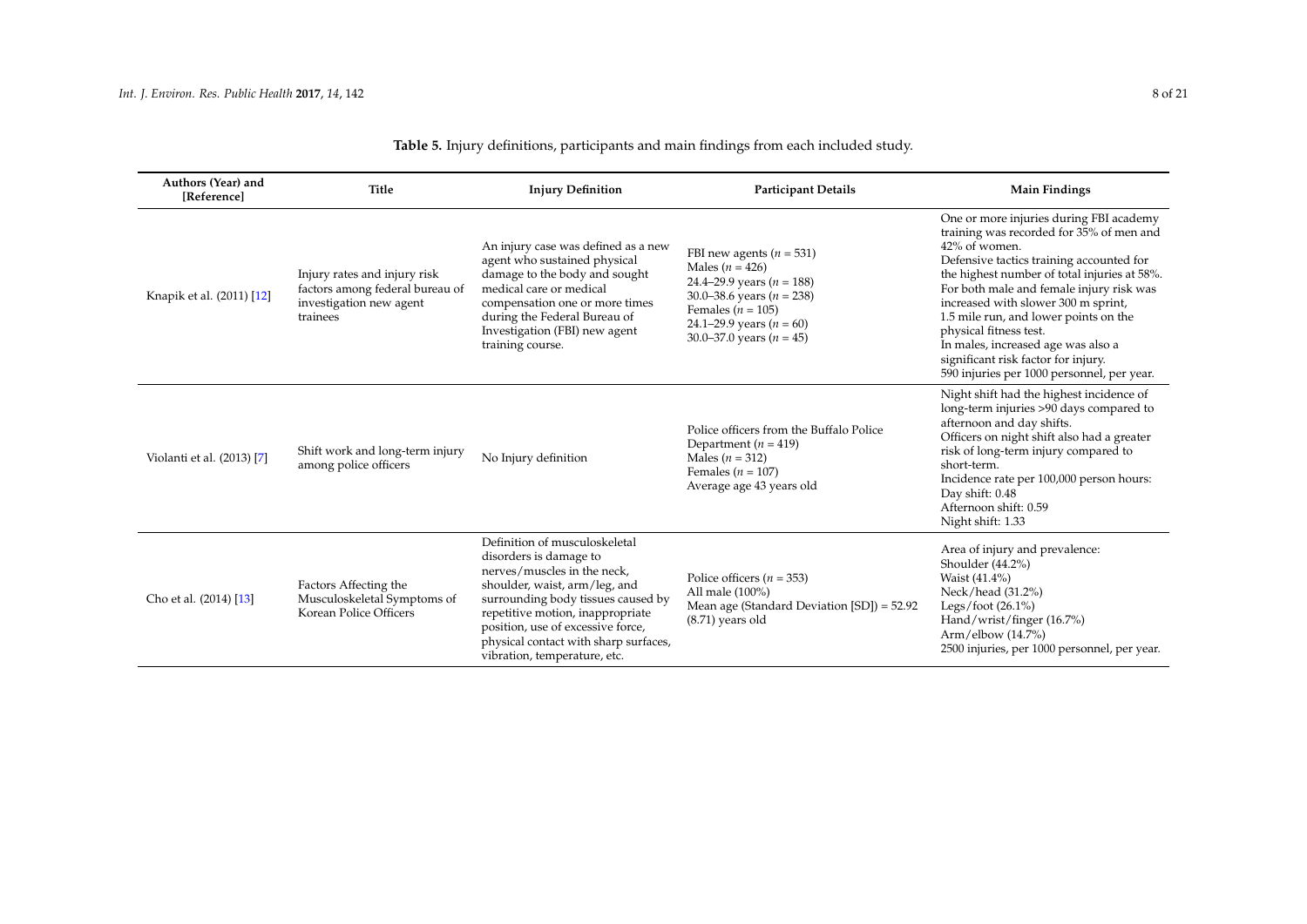| <b>Table 5.</b> Cont. |  |
|-----------------------|--|
|-----------------------|--|

| Authors (Year) and<br>[Reference] | Title                                                                                                                 | <b>Injury Definition</b> | <b>Participant Details</b>                                                                                                                                                                                                                                                                                                                                                                             | <b>Main Findings</b>                                                                                                                                                                                                                                                                                                                                                                                                                                                                                                           |
|-----------------------------------|-----------------------------------------------------------------------------------------------------------------------|--------------------------|--------------------------------------------------------------------------------------------------------------------------------------------------------------------------------------------------------------------------------------------------------------------------------------------------------------------------------------------------------------------------------------------------------|--------------------------------------------------------------------------------------------------------------------------------------------------------------------------------------------------------------------------------------------------------------------------------------------------------------------------------------------------------------------------------------------------------------------------------------------------------------------------------------------------------------------------------|
| Boyce et al. (1992) [4]           | Workers' compensation claims<br>and physical fitness capacity of<br>police officers                                   | No Injury definition     | Police officers ( $n = 514$ ):<br>Collected workers compensation ( $n = 124$ )<br>Males ( $n = 96$ )<br>Mean age $(SD) = 33 (7.3)$ years old<br>Females ( $n = 30$ )<br>Mean age $(SD) = 30.3$ (5.3) years old<br>Didn't collect workers compensation ( $n = 390$ )<br>Males ( $n = 340$ )<br>Mean age $(SD) = 36.3$ (8.4) years old<br>Females ( $n = 48$ )<br>Mean age $(SD) = 30.2$ (5.9) years old | Significantly more females collected<br>workers' compensation payments than<br>males ( $p < 0.002$ )<br>Officers with the rank of sergeant or<br>higher had significantly lower rates of<br>claims for workers' compensation<br>(p < 0.001)<br>Of the males that did collect workers<br>compensation they were significantly<br>younger ( $p < 0.001$ )<br>The lowest workers compensation claims<br>came from those who were either in the<br>highest or lowest fitness level.<br>240 injuries, per 1000 personnel, per year. |
| Superko et al. (1988) [17]        | Effects of a Mandatory Health<br>Screening and Physical<br>Maintenance Program for Law<br><b>Enforcement Officers</b> | No Injury definition     | California Highway Patrol Officers<br>Baseline testing ( $n = 4480$ )<br>98.2% male<br>1.8% female                                                                                                                                                                                                                                                                                                     | Medical referrals and Job actions<br>Significant decreases in annual sick days,<br>job-related injuries and cost of injuries<br>(p < 0.001)<br>Body fat and Injuries<br>Uninjured officers had a significantly<br>lower percentage of body fat than those<br>injured ( $p < 0.001$ )<br>Injury rates not reported.                                                                                                                                                                                                             |
| Gyi et al. (1998) [15]            | Musculoskeletal problems and<br>driving in police officers                                                            | No Injury definition     | Study Group $(n = 80)$<br>Traffic control officers<br>Males ( $n = 79$ )<br>Females $(n = 1)$<br>Mean age $(SD) = 37.65$ (7.7) years old<br>Control Group ( $n = 91$ )<br>General duty officers<br>Males ( $n = 87$ )<br>Females ( $n = 4$ )<br>Mean age $(SD) = 36.76 (9.11)$ years old                                                                                                               | Lower back was the most frequently<br>reported area of discomfort for traffic<br>control officers driving cars at 35% of<br>all injuries.<br>The mean prevalence of lower back<br>conditions was 28% for the study and<br>control groups.<br>Over 12 months, traffic control officers<br>had a higher incidence of >8 days missed<br>due to lower back trouble when compared<br>with the control.<br>710 injuries, per 1000 personnel, per year.                                                                               |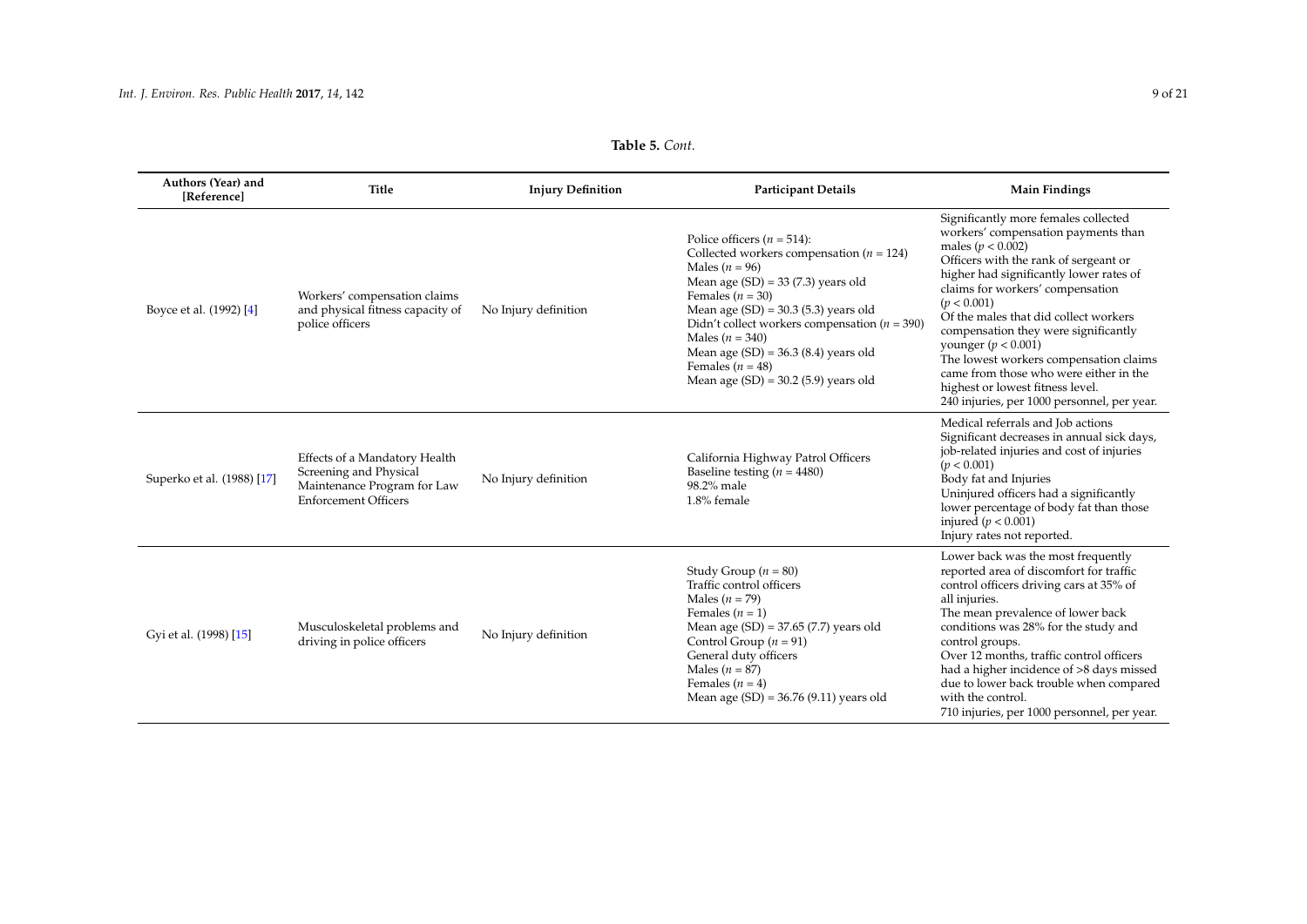## **Table 5.** *Cont.*

| Authors (Year) and<br>[Reference] | <b>Title</b>                                                                                                                         | <b>Injury Definition</b> | <b>Participant Details</b>                                                                                                                                                                                                                                                                                                  | <b>Main Findings</b>                                                                                                                                                                                                                                                                                                                                                                                                                                                                                                                                                                                     |
|-----------------------------------|--------------------------------------------------------------------------------------------------------------------------------------|--------------------------|-----------------------------------------------------------------------------------------------------------------------------------------------------------------------------------------------------------------------------------------------------------------------------------------------------------------------------|----------------------------------------------------------------------------------------------------------------------------------------------------------------------------------------------------------------------------------------------------------------------------------------------------------------------------------------------------------------------------------------------------------------------------------------------------------------------------------------------------------------------------------------------------------------------------------------------------------|
| Burton et al. (1996) [16]         | Occupational risk factors for the<br>first-onset and subsequent<br>course of low back trouble: a<br>study of serving police officers | No Injury definition     | Police officers ( $n = 1885$ )<br>Royal Ulster Constabulary (exposed to heavy<br>body armour) officers ( $n = 1508$ )<br>Male (92%)<br>Female (8%)<br>Mean age $(SD) = 38.3$ (8.8) years old<br>Greater Manchester Police officers<br>$(n = 377)$<br>Male (87%)<br>Female $(13%)$<br>Mean age $(SD) = 37.5 (7.2)$ years old | Those who were exposed to either<br>vibration or increased time wearing heavy<br>body armour had an increased injury<br>incidence rate. However no injury rates<br>were reported.                                                                                                                                                                                                                                                                                                                                                                                                                        |
| Sullivan et al. (1988) [22]       | Epidemiological studies of<br>work-related injuries among<br>law enforcement personnel                                               | No Injury definition     | Los Angeles County Sheriff's<br>Department Employees<br>Descriptive<br>Injury claims ( $n = 2167$ )<br>RetrospectiveWorkers' compensation claims<br>$(n = 417)$<br>Prospective<br>Claims followed until close or up to 2 years<br>$(n = 261)$                                                                               | Descriptive<br>No difference in injury rates<br>between gender<br>30-34 age group showed the highest<br>incidence of injury<br>27 injuries, per 100 employees, per year<br>Retrospective<br>Wrist/hand ( $n = 61$ ), back ( $n = 42$ ) and<br>knee ( $n = 27$ ) were the three most common<br>areas of injury<br>38% of back injuries were repeat injuries<br>Overexertion was significantly linked with<br>new back injuries ( $p < 0.005$ )<br>Prospective<br>Back injuries caused the most days off full<br>duty and cost more than all other injuries<br>2380 injuries, per 1000 personnel, per year |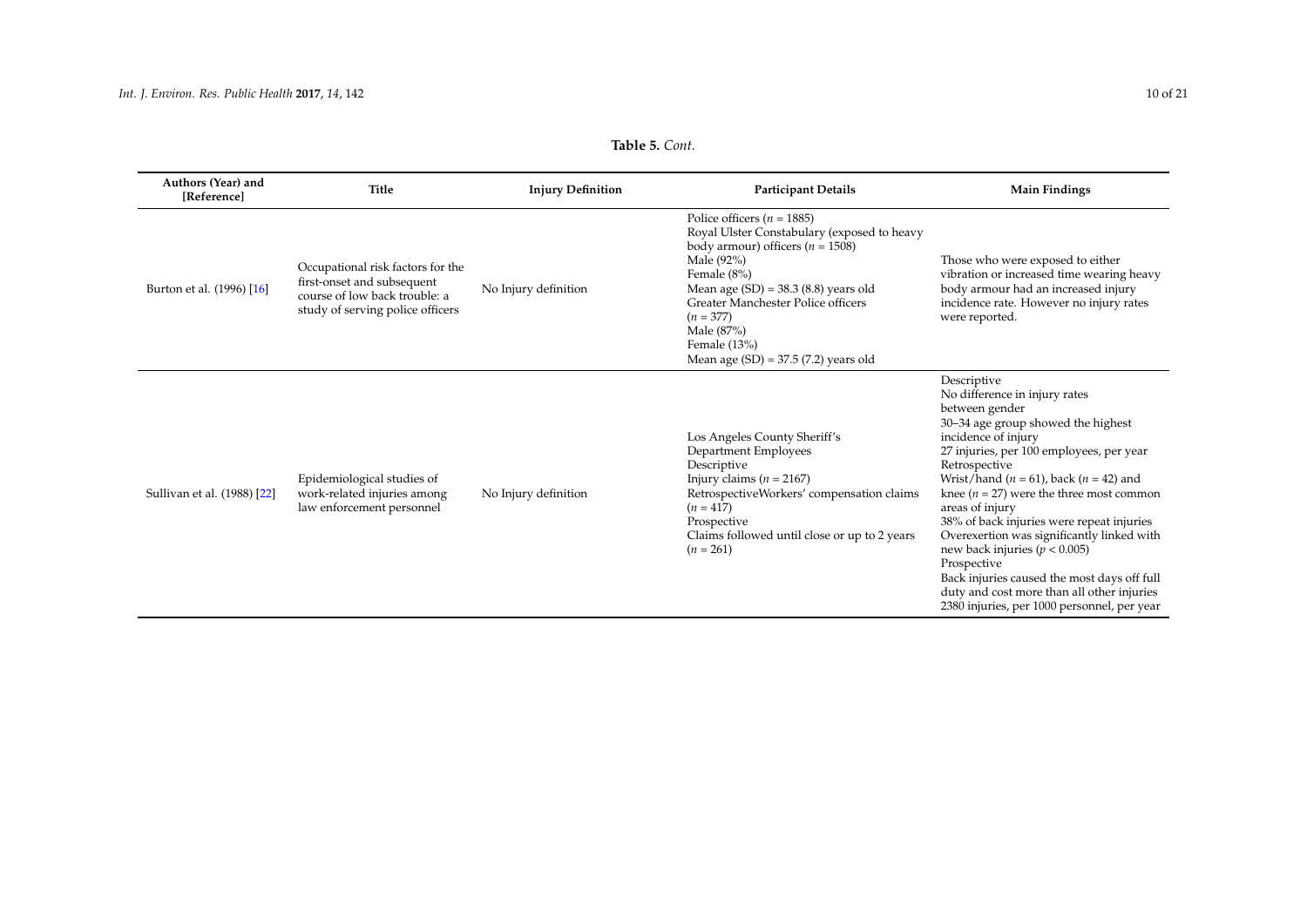## **Table 5.** *Cont.*

| Authors (Year) and<br>[Reference]    | Title                                                                                                                                      | <b>Injury Definition</b>                                                                                                                                                                                                                                                                                                               | <b>Participant Details</b>                                                                                                                                                                                                                                                                                                      | <b>Main Findings</b>                                                                                                                                                                                                                                                                                                                                                                                                                                   |
|--------------------------------------|--------------------------------------------------------------------------------------------------------------------------------------------|----------------------------------------------------------------------------------------------------------------------------------------------------------------------------------------------------------------------------------------------------------------------------------------------------------------------------------------|---------------------------------------------------------------------------------------------------------------------------------------------------------------------------------------------------------------------------------------------------------------------------------------------------------------------------------|--------------------------------------------------------------------------------------------------------------------------------------------------------------------------------------------------------------------------------------------------------------------------------------------------------------------------------------------------------------------------------------------------------------------------------------------------------|
| Jahani at al. (2002) [11]            | Musculoskeletal disabilities<br>among police force personnel of<br>the Islamic Republic of Iran                                            | Musculoskeletal disease cases were<br>defined as any case of disabilities in<br>which the diagnosis was in domain<br>of musculoskeletal diseases,<br>including skeletal/joint<br>impairments or limitation of motion,<br>muscle injuries, peripheral nerve<br>neuritis or neuralgia in upper and<br>lower extremities, neck and trunk. | Police force personnel musculoskeletal<br>disability cases ( $n = 669$ )<br>Mean age $(SD) = 38.7 (7.5)$ years old                                                                                                                                                                                                              | Musculoskeletal disorders accounted for<br>25.7% of all physical disability in the<br>police force personnel.<br>Back disorders accounted for 43.6% of<br>total musculoskeletal disorders.<br>Commissioned officers had the highest<br>number of back disorders compared to<br>non-commissioned officers ( $p < 0.0001$ )<br>Non-commissioned officers had higher<br>numbers of dislocations and fractures<br>compared to commissioned ( $p < 0.001$ ) |
| Holloway-Beth et al.<br>$(2016)$ [5] | Occupational Injury<br>Surveillance Among Law<br><b>Enforcement Officers Using</b><br>Workers' Compensation Data,<br>Illinois 1980 to 2008 | No Injury definition                                                                                                                                                                                                                                                                                                                   | Law enforcement personnel claims<br>$(n = 18,892)$<br>45% Correctional institutions<br>Mean age $(SD) = 37.5(10)$<br>26% Municipal police<br>Mean age $(SD) = 37.2$ (8.9)<br>22% Sheriff's department<br>Mean age $(SD) = 39.7 (10.3)$<br>7% State police<br>Mean age $(SD) = 38.9 (8.9)$                                       | Upper extremity was the most common<br>body part affected (>26% in all<br>law enforcement)<br>Correctional officers had the highest<br>number of injuries, but the lowest severity                                                                                                                                                                                                                                                                     |
| Nabeel et al. (2007) [20]            | Correlation between physical<br>activity, fitness, and<br>musculoskeletal injuries in<br>police officers                                   | No Injury definition                                                                                                                                                                                                                                                                                                                   | Active duty police officers from the<br>Minneapolis Police Department ( $n = 322$ )<br>Patrol officers $(n = 198)$<br>Administration ( $n = 63$ )<br>Special assignment ( $n = 61$ )<br>Mean age 38 years old                                                                                                                   | Body Mass Index (BMI) > 35 kg/m <sup>2</sup> = 3<br>times more likely to report back pain<br>(95% Confidence Interval [CI] 1.17-9.66)<br>Fair or poor rating of health $= 8$ times<br>more likely to report chronic pain<br>(95% CI 1.94-37.12)<br>1680 injuries per 1000 personnel, per year.                                                                                                                                                         |
| Reichard et al. (2010) [19]          | Occupational injuries among<br>emergency responders                                                                                        | No Injury definition                                                                                                                                                                                                                                                                                                                   | Emergency responders work-related injuries<br>$(n = 123,900)$<br>Of this 52% was Law enforcement officer<br>work-related injuries ( $n = 64,800$ )<br>Male (87%)<br>Female (13%)<br>$<$ 25 years old ( <i>n</i> = 3000)<br>25-34 years old ( $n = 34,200$ )<br>35–44 years old ( $n = 18,100$ )<br>>44 years old ( $n = 9500$ ) | 34% of law enforcement injuries were<br>sprains/strains<br>Law enforcement injuries, top 4<br>injury areas;<br>26% were to the leg and foot<br>19% were to the hand<br>17% were to the neck & back<br>17% were to the arm                                                                                                                                                                                                                              |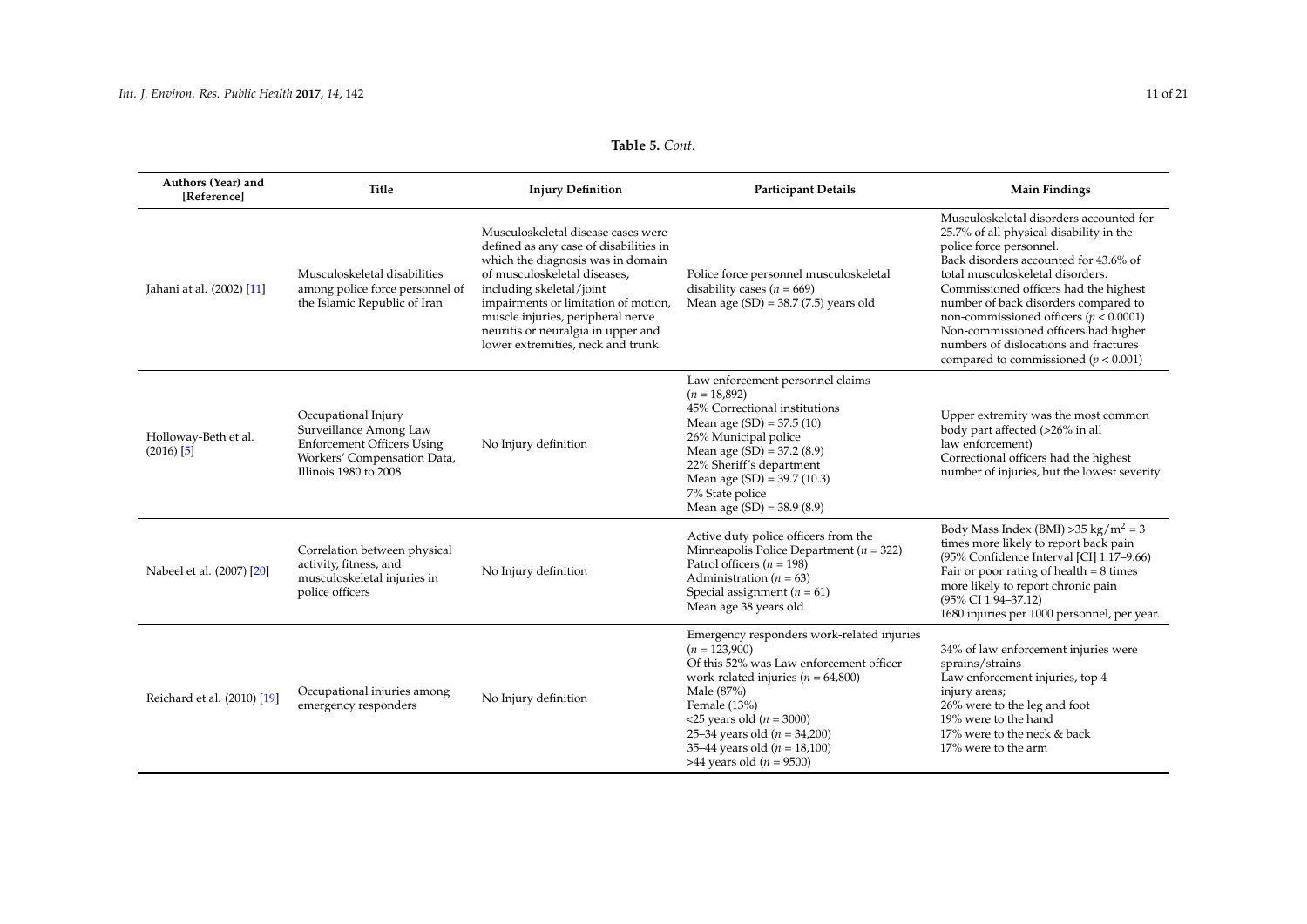## **Table 5.** *Cont.*

| Authors (Year) and<br>[Reference] | Title                                                                       | <b>Injury Definition</b>                                                                                                                                                    | <b>Participant Details</b>                                                                                                                                                      | <b>Main Findings</b>                                                                                                                                                                                                                                                                                                                                                                                                                   |
|-----------------------------------|-----------------------------------------------------------------------------|-----------------------------------------------------------------------------------------------------------------------------------------------------------------------------|---------------------------------------------------------------------------------------------------------------------------------------------------------------------------------|----------------------------------------------------------------------------------------------------------------------------------------------------------------------------------------------------------------------------------------------------------------------------------------------------------------------------------------------------------------------------------------------------------------------------------------|
| Brandl et al. (2012) [18]         | The Physical Hazards of Police<br><b>Work Revisited</b>                     | No Injury definition                                                                                                                                                        | Milwaukee Police Department officer<br>1996–1998 officers ( $n = 1713$ )<br>Total injuries ( $n = 2867$ )<br>2006–2208 officers ( $n = 1604$ )<br>Total injuries ( $n = 2112$ ) | 1996-1998<br>Sprain/strain (17.1%)<br>Other muscle pain (17.2%)<br>Occurred controlling/arresting<br>subject (42.9%)<br>2006-2008<br>Sprain/strain (22.7%)<br>Other muscle pain (20.2%)<br>Occurred controlling/arresting<br>subject (38.5%)<br>480 injuries, per 1000 personnel, per year.                                                                                                                                            |
| Brandl et al. (2003) [21]         | Toward an Understanding of<br>the Physical Hazards of<br>Police Work        | No Injury definition                                                                                                                                                        | Patrol officers/detectives ( $n = 1700$ )<br>Police injury reports ( $n = 1054$ )                                                                                               | Sprain/strain (18.9%)<br>Other muscle pain (15.6%)<br>Occurred controlling/arresting<br>subject $(43.8\%)$<br>Medical attention sought (50.8%)<br>Time off work (13.3%)<br>Rate of injury incidents per officer = $0.610$<br>530 injuries, per 1000 personnel, per year.                                                                                                                                                               |
| Larsen et al. (2016) [6]          | The Injury Profile of an<br><b>Australian Specialist</b><br>Policing Unit   | Injury was defined as any mild<br>physical harm (e.g., bruises), or any<br>major physical harm involving<br>outpatient or inpatient treatment                               | Police officers ( $n = 170$ )                                                                                                                                                   | Injured officers ( $n = 138$ )<br>Total injuries ( $n = 229$ )<br>Injuries per employee ( $n = 2.57$ )<br>Isolated injuries (34.9%)<br>Multiple injuries (65.1%)<br>Occurred during operational policing<br>duty (48.9%)<br>Attributed to non-compliant<br>offender $(31.4\%)$<br>Sprain/Strain (61.1%)<br>Top 3 injury areas;<br>Hand/wrist (21%)<br>Back (16.6%)<br>Head/neck (16.2%)<br>410 injuries, per 1000 personnel, per year. |
| Rhee et al. (2015) [14]           | Prevalence of Musculoskeletal<br>Disorders Among Korean<br>Police Personnel | Health disorders that occur in the<br>neck, shoulder, waist, and upper<br>and lower extremities, and adjacent<br>tissues by hazardous factors such as<br>repetitive motion. | Police officers who visited the Seoul<br>police hospital<br>$2009(n = 40,963)$<br>2010 $(n = 48,184)$                                                                           | X-ray, Computed Tomography (CT) and<br>MRI scans were most common for lower<br>extremity and spine disorders ( $p < 0.05$ )<br>Knee and lumbar examinations were the<br>most frequent ( $p < 0.05$ )                                                                                                                                                                                                                                   |

<span id="page-11-0"></span>BMI = Body Mass Index: CI = Confidence Interval: CT = Computed Tomography: FBI = Federal Bureau of Investigation: MRI = Magnetic resonance imaging: SD = Standard Deviation.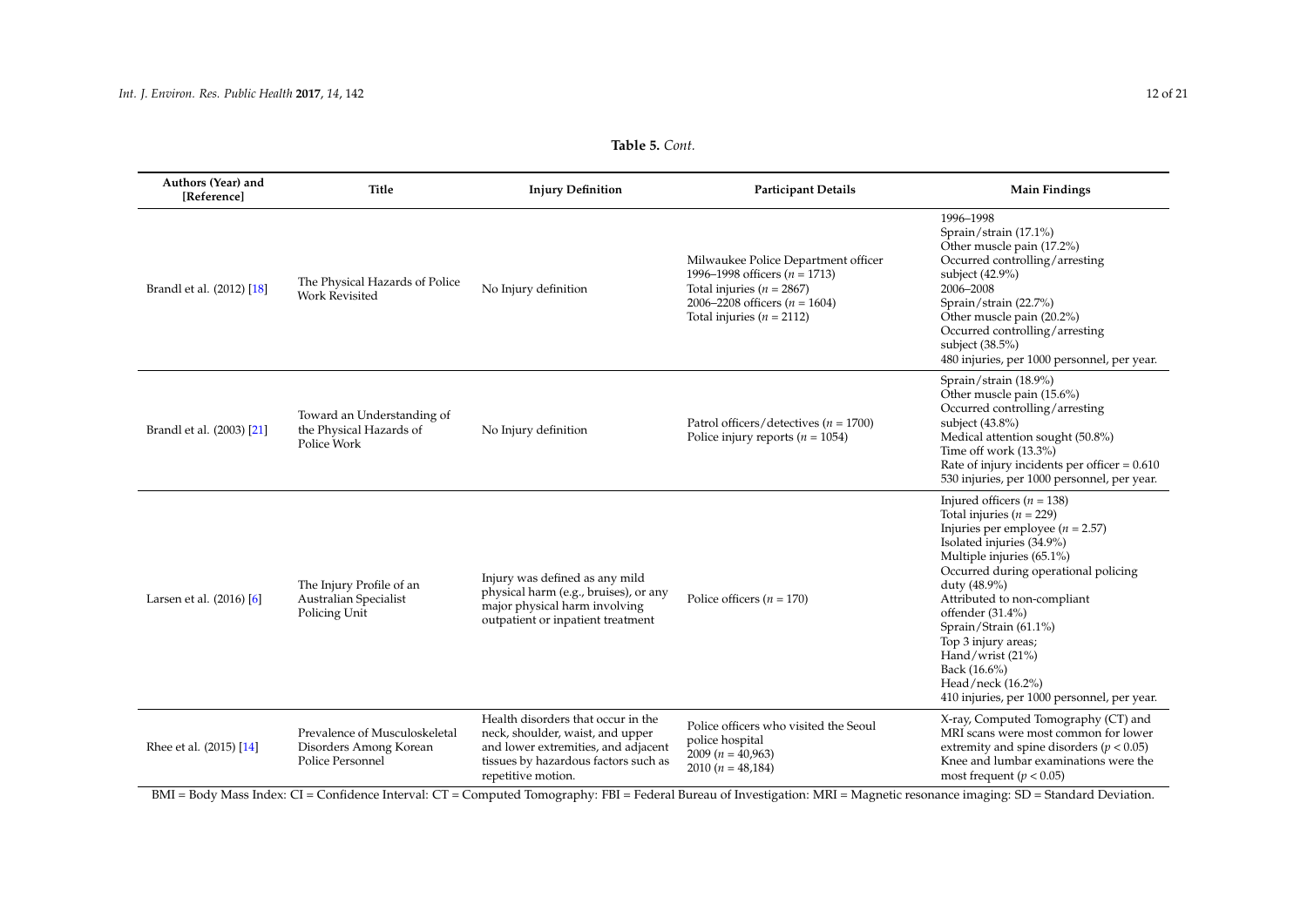Injuries associated with different law enforcement occupational tasks were reported by seven of the studies [\[5,](#page-18-5)[6](#page-18-6)[,12,](#page-18-14)[18](#page-18-16)[,19,](#page-18-20)[21](#page-18-21)[,22\]](#page-18-17). There were varying ways that researchers gathered their injury data (Table [4\)](#page-6-0). Five studies [\[4,](#page-18-3)[5,](#page-18-5)[18,](#page-18-16)[21,](#page-18-21)[22\]](#page-18-17) collected data from workers' compensation claims or reports, and three [\[13](#page-18-12)[,14](#page-18-11)[,19\]](#page-18-20) collected their data from facilities to which law enforcement personnel presented with their injuries, e.g., hospitals. The remaining studies  $[7,11,12,20]$  $[7,11,12,20]$  $[7,11,12,20]$  $[7,11,12,20]$  gathered their data from law enforcement injury records filed by individual police departments or from surveys given to law enforcement personnel. For the one study [\[19\]](#page-18-20) which collected data on emergency services personnel, only law enforcement officer data was extracted and used in this review. The observed injury incidence rates were calculable using data from nine of the included studies  $\left[4,6,12,13,15,18,20$  $\left[4,6,12,13,15,18,20$  $\left[4,6,12,13,15,18,20$  $\left[4,6,12,13,15,18,20$  $\left[4,6,12,13,15,18,20$  $\left[4,6,12,13,15,18,20$  $\left[4,6,12,13,15,18,20$  $\left[4,6,12,13,15,18,20$ [–22\]](#page-18-17) (Figure [2\)](#page-12-0). The reported incidence of injury for law enforcement personnel included in the studies reviewed varied from 240 [\[4\]](#page-18-3) to 2500 [\[13\]](#page-18-12) per 1000 personnel per annum, with no clear patterns evident based on particular population types or other contextual factors, for example injury reporting processes. Of the 16 included studies, only five [\[6,](#page-18-6)[11–](#page-18-10)[14\]](#page-18-11) provided a clear definition of injury, with most only reporting the type of injury they were investigating, without providing a more comprehensive definition of exactly what comprised those types. This lack of clear injury definitions in most included studies prevented valid comparison of injury rates between studies and between the varying populations and contexts associated with the studies. enforcement onicer uata was extracted and used in this review. The observed injury i reputation types of state concluder factors, for example highly reporting processe  $\cdots$  most included studies prevented valid comparison of injury rates between studies and between studies and between studies and between studies and between studies and between studies and between studies and between  $\$ 

<span id="page-12-0"></span>

**Figure 2.** Injury incidence rates, by study (injuries per 1000 personnel per annum). Injury incidence rates are reported here only for studies which provided the required data to make these rates calculable. Studies not included in this figure did not supply adequate data for these calculations.

Five of the included studies [\[5,](#page-18-5)[6,](#page-18-6)[13,](#page-18-12)[19,](#page-18-20)[22\]](#page-18-17) reported the body sites affected by recorded injuries. Of these, four studies [\[5,](#page-18-5)[6,](#page-18-6)[13,](#page-18-12)[19\]](#page-18-20) found that the most common site of injury was the upper extremity, with reported proportions of injuries that affected the upper limb ranging from 32.95% [\[5\]](#page-18-5) to 43.42% [\[13\]](#page-18-12).  $\frac{1}{20.98}$  of injuries recorded that studies recorded the back and torso. All figures  $\frac{1}{20.21}$ The remaining study [\[22\]](#page-18-17) reported the body site affected by 63.41% of injuries as 'other (site not specified)', indicating a lack of available detail in the data source, and also reported that a further 20.49% of injuries recorded in that study affected the back and torso. All five studies [\[6,](#page-18-6)[12,](#page-18-14)[18,](#page-18-16)[19](#page-18-20)[,21\]](#page-18-21) that investigated the natures of the reported injuries agreed that sprains and strains were the most common nature of injury, with proportions of injuries these represented ranging from 42.36% [\[18\]](#page-18-16) to 94.59% [\[6\]](#page-18-6). Of the seven studies  $[5,6,12,18,19,21,22]$  $[5,6,12,18,19,21,22]$  $[5,6,12,18,19,21,22]$  $[5,6,12,18,19,21,22]$  $[5,6,12,18,19,21,22]$  $[5,6,12,18,19,21,22]$  $[5,6,12,18,19,21,22]$  that examined how recorded injuries occurred, four  $[6,18,19,21]$  $[6,18,19,21]$  $[6,18,19,21]$  $[6,18,19,21]$ reported non-compliant offenders and associated assaults to be the most common cause, accounting for 31.5% [\[6\]](#page-18-6) to 61.67% [\[21\]](#page-18-21) of recorded injuries. Other, unspecified causes of injury, accounting for between 30% [\[22\]](#page-18-17) and 41.7% [\[5\]](#page-18-5) of recorded injuries, were reported by two studies [\[5,](#page-18-5)[22\]](#page-18-17), with the remaining study [\[12\]](#page-18-14) reporting that 64.16% of recorded injuries occurred as a result of operational training.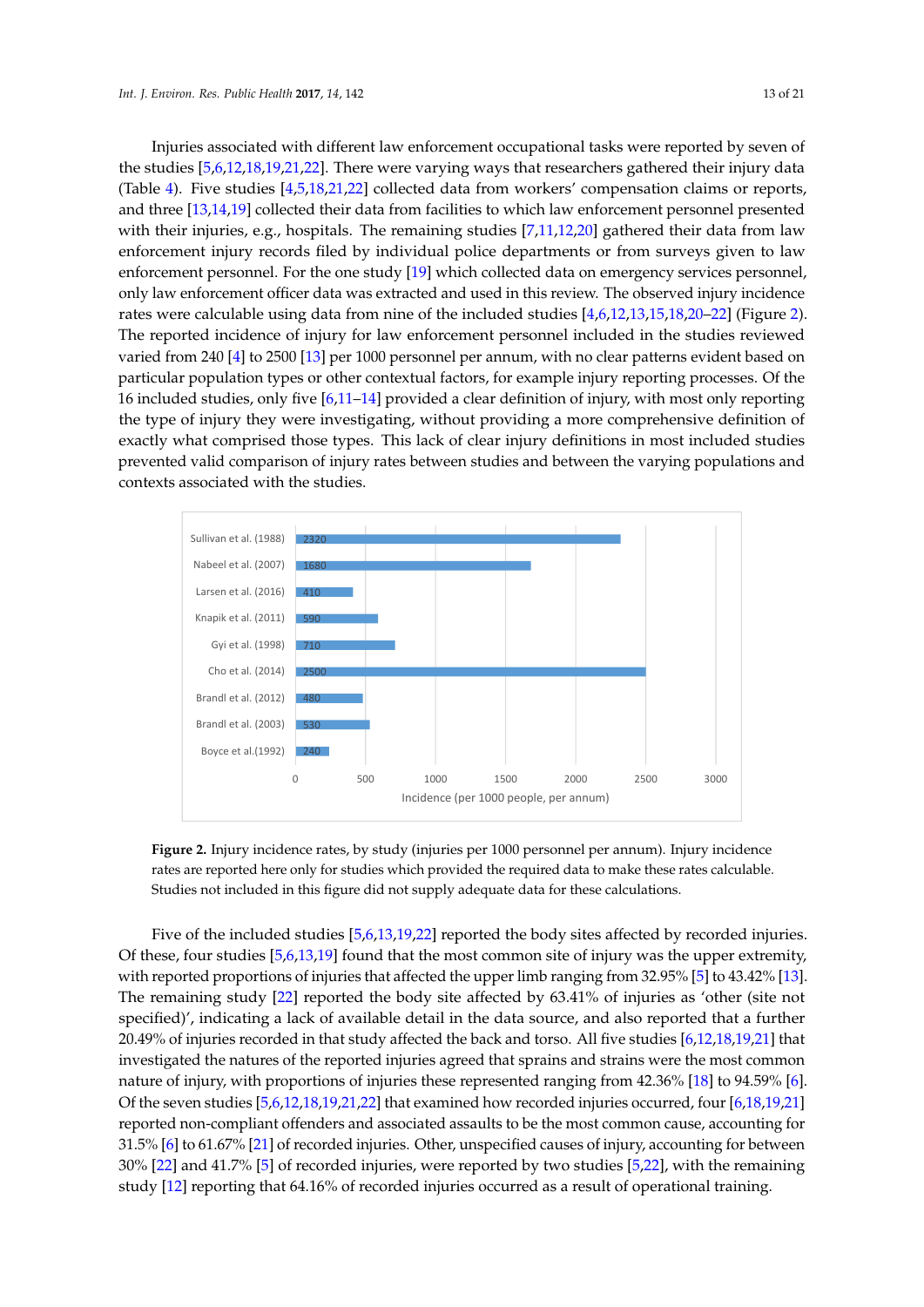There were only four studies [\[12](#page-18-14)[,16](#page-18-19)[,17,](#page-18-13)[20\]](#page-18-35) that discussed risk factors for injury within their results. One study [\[17\]](#page-18-13) reported a link between increased body fat percentage and increased injury risk but did not provide any statistical data to support this. Another study [\[20\]](#page-18-35) found that having a body mass index (BMI) greater than 35 kg/m<sup>2</sup> tripled the likelihood of an officer having had back pain in the last 12 months, when compared to those with a BMI less than 35 kg/m<sup>2</sup>. Conversely, a third study [\[12\]](#page-18-14) reported that physical characteristics such as BMI were poorly correlated with injury risk, but did not report any statistical data to support this assertion. A single study [\[16\]](#page-18-19) investigated the association between lower back conditions and use of body armor, and found that those who wore body armor had a 9% higher rate of absenteeism due to lower back concerns than those who did not wear the body armor, though the statistical significance of this finding was not reported.

#### **4. Discussion**

The aim of this review was to identify and critically appraise recently published studies investigating musculoskeletal injuries in the law enforcement profession and then synthesise and report their findings. Many of the included studies not only investigated musculoskeletal injuries but other injuries as well, in these cases the musculoskeletal injury data were extracted and used within this review. With this in mind, it should be stated up front that, overall, the methodological quality of the eligible studies was only 'poor', with a mean  $(\pm SD)$  CAS of 41.25%  $(\pm 10.08$ %). This relatively low score is in large part due to the majority of the study designs employed being susceptible to bias [\[35](#page-19-10)[,36\]](#page-19-11). In particular, cross-sectional studies, including studies involving data collection at a single point in time using questionnaires, and retrospective study designs can introduce recall bias and difficulty in collecting complete data sets, and therefore often report lower injury incidence rates [\[23,](#page-18-18)[36](#page-19-11)[,37\]](#page-19-12). Thus, the findings of this review in relation to injury incidence rates are likely to be conservative and actual injury incidence rates are likely to be higher.

The main findings of this critical review formed five main categories of results for discussion. These were: (1) musculoskeletal injury incidence in law enforcement populations; (2) commonly injured body sites; (3) common natures of injury; (4) common mechanisms of injury (MOI); and (5) factors that may increase the risk of injury.

#### *4.1. Musculoskeletal Injury Incidence*

The reported incidence of injuries among law enforcement personnel varied from 240 [\[4\]](#page-18-3) to 2500 [\[13\]](#page-18-12) per 1000 personnel per annum, across the included studies. Variance in the reported injury incidence rates between studies could in many instances be attributable to research design factors like the included injury types, natures of the studies being compared, sources of data and injury definitions employed [\[38\]](#page-19-13). They could also be due to actual differences in injury rates, associated with differences in exposure to occupational tasks and risks and to differences in the levels of cohort resistance to injury, the latter resulting for example from enhanced levels of physical conditioning, from use of personal protective equipment, from development of specialized skill sets or from use of particular coercive tools, including weapons, to subdue offenders. Of the studies which reported injury incidence rates, the only study [\[4\]](#page-18-3) to gather its data at the point of health care reported the lowest incidence rate. The three studies [\[13,](#page-18-12)[20](#page-18-35)[,22\]](#page-18-17) with injury incidence rates that exceeded 1000 injuries per 1000 personnel per annum collected their injury data via surveys and workers' compensation claims. Two of these three studies [\[13,](#page-18-12)[20\]](#page-18-35) collected all of their data via self-report, retrospectively, which relied on the officers' recall ability and their knowledge of their previous injuries. This approach may not be as accurate as data collected at point of care or from a database which stores medical reports [\[37\]](#page-19-12). Finally, none of these three studies reported whether the total number of injuries included only the primary injury, or if secondary injuries were also reported and included, and inclusion and separate counting of secondary injuries incurred at the same time as the primary injuries may have artificially elevated reported injury incidence rates.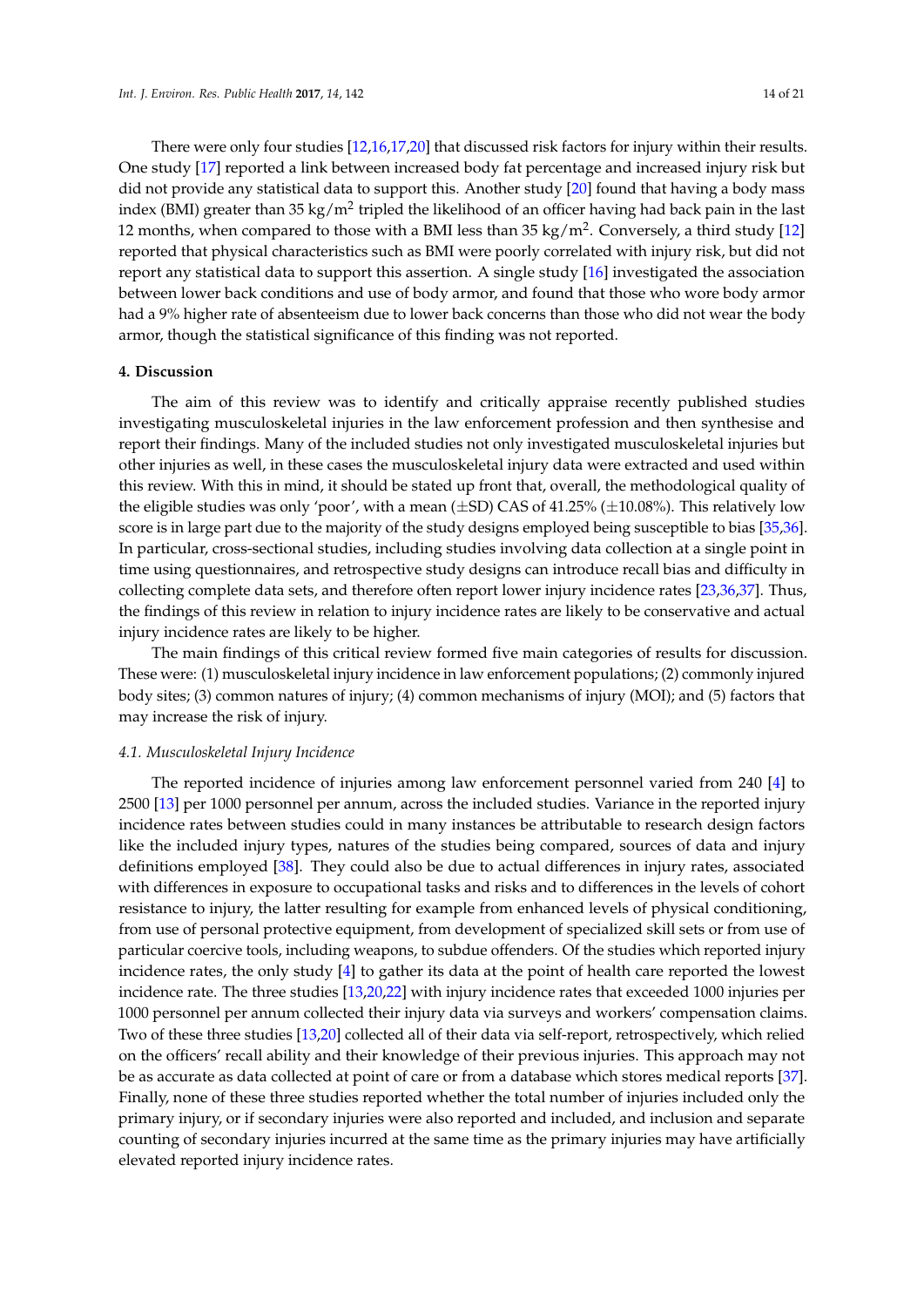Some research has already been completed looking at incidence of injuries amongst other tactical populations (e.g., military, fire fighters) [\[39–](#page-19-14)[41\]](#page-19-15). Within the Australian army, incidence rates have been investigated in both full-time and part-time personnel [\[39\]](#page-19-14). The incidence rates were reported to be 169.3 and 301.9 per 1000 personnel per year, for full-time and part-time personnel respectively. Though these injury incidence rates are on the lower end of the findings of this review, musculoskeletal under-reporting of injuries is common in military populations, with observed injury under-reporting rates of up to 49% [\[42\]](#page-19-16), and so these reported military injury incidence rates may be conservative for that population. In an Australian fire fighter population, retrospective data covering a nine year period was analyzed to determine an injury profile for this population [\[41\]](#page-19-15). Injury incidence rates from that study were reported to average 177 injuries per 1000 full-time employees per annum, which is a lower incidence rate than the rates reported in any of the studies included in this review, for law enforcement personnel. Similarly another study completed on firefighters in the United States also found the average annual incidence rate to be 177 (range of 136–215) injuries per 1000 personnel per annum [\[40\]](#page-19-17). That study was a descriptive study which analyzed data from fire department injury reports and annual summaries derived from injury surveillance databases. The observed differences in reported injury incidence rates among different tactical populations may be attributed to varying injury definitions, differences in data collection procedures and databases, and differences between the populations and their risk profiles and capacities to resist injury, as discussed above to explain differences between studies included in the current review. The varying natures of occupational tasks within different tactical fields (law enforcement vs. military vs. fire fighter) may also contribute to observed differences in reported injury incidence rates.

#### *4.2. Affected/Injured Body Site*

The most common body sites affected by injuries in law enforcement personnel were also reported differently across the included studies. For example, some studies reported 'wrist/hand' and 'shoulder' [\[6](#page-18-6)[,13](#page-18-12)[,19\]](#page-18-20) while others [\[5](#page-18-5)[,22\]](#page-18-17) listed the site of injury more generally as 'upper extremity'. When considered in broader categories, the most common sites of injury were the upper extremity, 'other unspecified sites', and the torso or back. Of the five included studies that investigated the reported sites of injuries, four [\[5,](#page-18-5)[6,](#page-18-6)[13,](#page-18-12)[19\]](#page-18-20) reported the upper extremity to be the most common site, representing 32.95% [\[5\]](#page-18-5) to 43.42% [\[13\]](#page-18-12) of all reported musculoskeletal injuries. The remaining study [\[22\]](#page-18-17) reported 'other sites' to be the most common site of injury (63.41%). In this study, 'other sites' was not defined and it is therefore difficult to determine whether some of these injuries were perhaps not musculoskeletal injuries at all.

Other tactical populations, such as the military, have reported the lower limb and back to be the most common sites of injury [\[43–](#page-19-18)[48\]](#page-20-0). In fire fighters, the most common sites of injury have similarly been reported to be the lower limb and the back rather than the upper extremity [\[40](#page-19-17)[,41\]](#page-19-15). Differences in the most common sites of injury among tactical populations may be attributed to differences in injury definitions and in ways sites are reported and classified, and to how injury data was collected and the nature and focus of the study that was completed. In addition, a further notable contribution to site variations across tactical populations may be differences in occupational tasks, with load carriage requirements serving as an example, since different tactical populations carry different loads weights and configurations in different contexts.

#### *4.3. Nature of Injury*

This review found the most common natures of injury to be reported by law enforcement personnel were sprains and strains, followed by other muscle pains and other natures of injury. All of the included studies that reported the natures of injuries sustained [\[6,](#page-18-6)[12,](#page-18-14)[18,](#page-18-16)[19,](#page-18-20)[21\]](#page-18-21) found that sprains and strains were the leading natures of injury, however the reported percentages of all injuries that these natures accounted for varied from 42.36% [\[18\]](#page-18-16) to 94.59% [\[6\]](#page-18-6). Unfortunately, the nature of injuries listed as 'other muscle pain' or 'other' was not further elucidated in the included studies.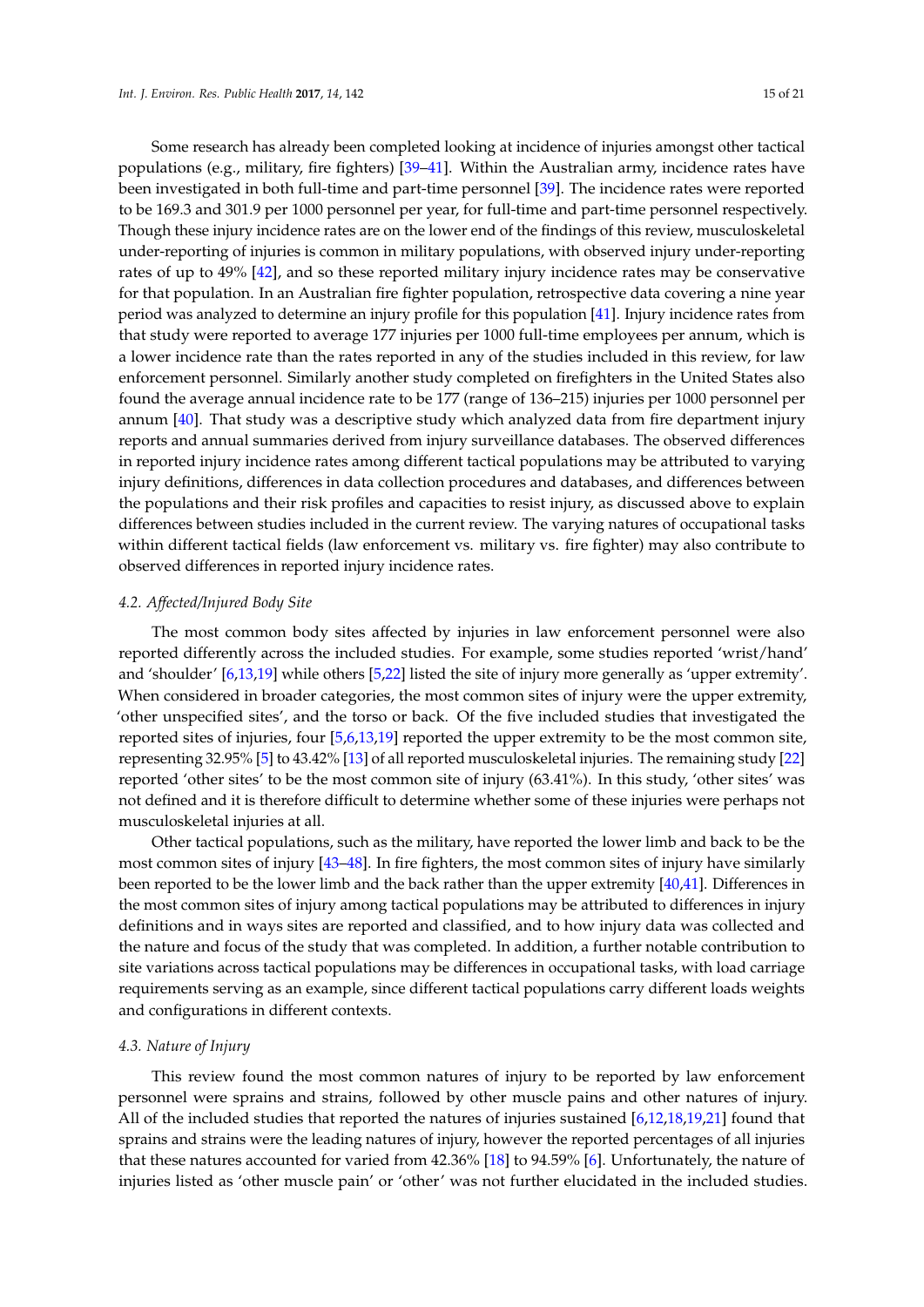The wide variance across the included studies in the percentages of injuries with particular natures may again be explained by differences in study designs, methodological quality and data collection methods, as well as by risk profiles of each population and factors that counter those risks.

There have been similar findings in other tactical populations. In the military context, similar findings have been reported, with ankle and knee sprains representing 51% of reported injuries in one epidemiological study [\[49\]](#page-20-1) completed on lower limb injuries occurring within New Zealand Defence Force personnel. Other studies have reported sprains and strains to be the most common natures of injury within military populations but have failed to report proportions of injuries these natures of injury represent [\[38](#page-19-13)[,46\]](#page-20-2). Fire-fighting has been associated with a similar pattern, with the proportions of injuries that are sprains, strains and dislocations reported to be 40.2%–85.2% [\[40\]](#page-19-17). However, in this same population, other reported natures of injuries have included those of a non-musculoskeletal nature (e.g., thermal stress/heat exhaustion, chemical exposure, etc. [\[40](#page-19-17)[,41](#page-19-15)[,50\]](#page-20-3)).

#### *4.4. Mechanism of Injury*

The most common mechanism of injury reported by four of the seven included studies which examined mechanisms of injury in law enforcement personnel [\[6](#page-18-6)[,18](#page-18-16)[,19](#page-18-20)[,21\]](#page-18-21) was non-compliant offenders/assault, with percentages of injuries reported to arise from this mechanism varying from 31.5% [\[6\]](#page-18-6) to 61.67% [\[21\]](#page-18-21). 'Other unspecified causes' were reported to be the most common mechanism of injury by a further two of the seven included studies [\[5](#page-18-5)[,22\]](#page-18-17) that examined mechanisms of injury, with reported percentages of injuries attributable to this mechanism in the range of 30% [\[22\]](#page-18-17) to 41.71% [\[5\]](#page-18-5). Operational training was reported to be the most common mechanism of injury the final included study [\[12\]](#page-18-14) that examined mechanisms of injury, associated with 64.16% of all reported injuries in that study. Like the other characteristics of injuries discussed so far (i.e., site and nature of injuries), the reporting of mechanisms of injury varied between studies. The differences between studies may be due to differences in methodological quality, study design and study aim, as well as to the way in which the data was collected and coded.

In contrast to the studies of law enforcement personnel, within the Australian Regular Army, 31.6% of injuries were attributed to the muscular stress associated with lifting, carrying or donning of equipment. The two most commonly reported activities within which injury occurred for these army personnel were physical training and operational training [\[51\]](#page-20-4). In fire fighters, it was found that no single mechanism of injury could explain more than 20% of injuries, and the most commonly reported mechanism was muscular stress, which accounted for 15.6% of reported injuries [\[41\]](#page-19-15). Differences in mechanisms of injury between tactical populations may be explained by differences in occupational demands. For example, military personnel are more likely to be carrying notably heavier loads [\[43\]](#page-19-18), fire fighters are more likely to encounter hazardous environments [\[41\]](#page-19-15), and law enforcement officers may be more likely to encounter non-compliant offenders [\[18,](#page-18-16)[21\]](#page-18-21). Other than the differences in occupational demands, observed variations in reported mechanisms of injury across tactical fields may also be due to the study designs and methodological quality, or perhaps how data was collected (e.g., point-of-care versus self-reported methods of data collection).

#### *4.5. Risk Factors for Injury*

Potential risk factors for injury in law enforcement personnel were identified in this review but, as outlined in results, the findings were inconclusive. A few studies [\[12,](#page-18-14)[17,](#page-18-13)[20\]](#page-18-35) investigated the link between increased BMI or increased body fat percentage and injury risk, with conflicting findings. One study [\[17\]](#page-18-13) found a link between increased body fat percentage and increased injury risk, while another study [\[20\]](#page-18-35) found that a BMI of more than 35 kg/m<sup>2</sup> increased the likelihood of an officer having had back pain. Conversely, a third study [\[12\]](#page-18-14) reported that physical characteristics such as BMI had little correlation with injury risk. One study [\[16\]](#page-18-19) also looked at whether wearing body armor had an impact on lower back problems and found there was a correlation between days off due to back problems and wearing body armor. In a government report completed in the United States it was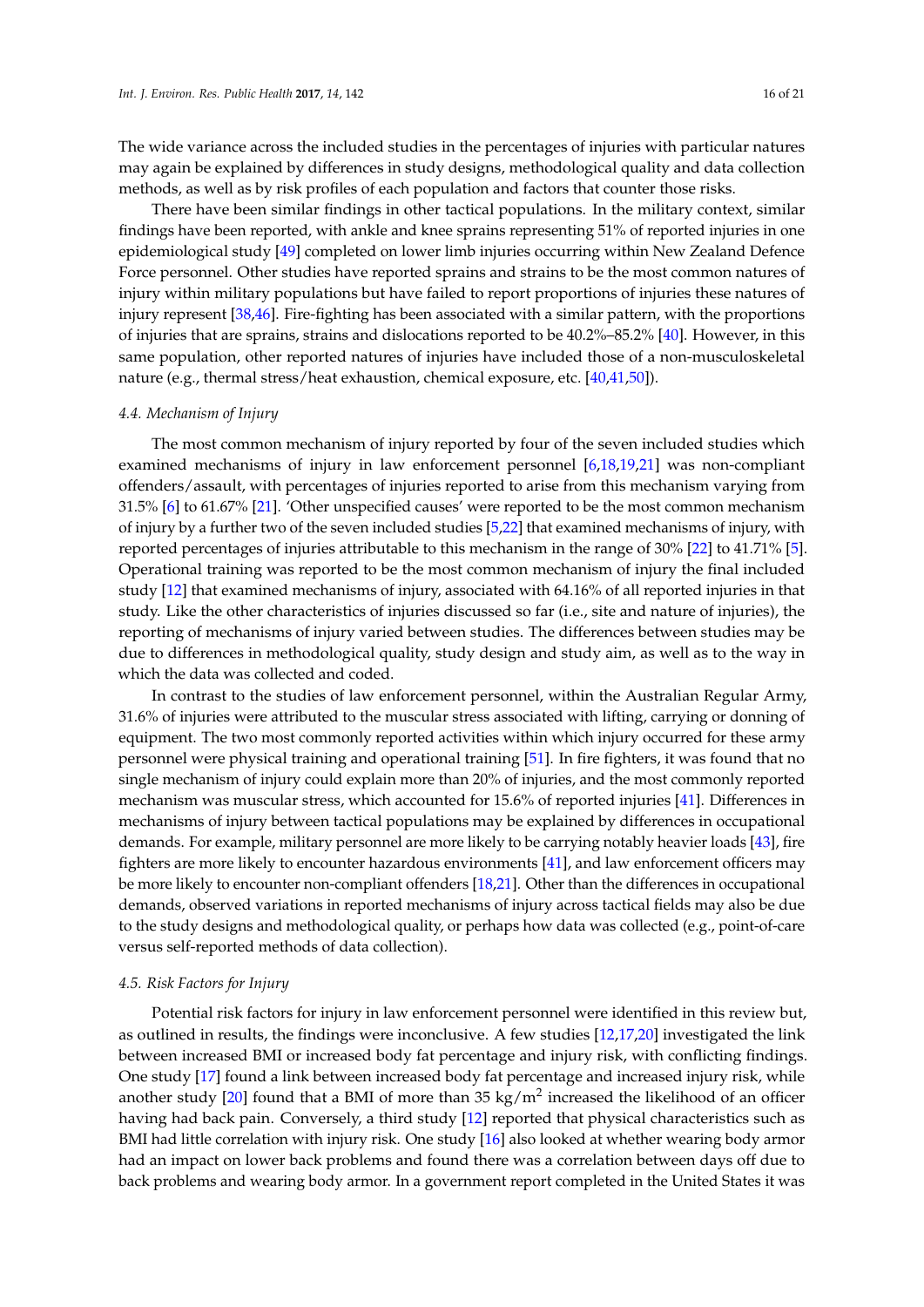found that the proportion of law enforcement officers wearing bullet proof vests or body armor has been increasing [\[52\]](#page-20-5). As such, as more officers opt to wear body armor, the risk of back injury can be anticipated to increase.

In the military, there have been associations found between higher injury frequency and increasing age, hypo or hyper mobility, lower fitness levels and previous ankle sprains [\[46\]](#page-20-2). No correlation was found between increased body fat percentage or BMI and injury risk in one study [\[46\]](#page-20-2), while another reported a 47% increase in musculoskeletal injury risk in army personnel who were overweight or obese [\[53\]](#page-20-6). In a fire-fighting population, a BMI of more than 30 kg/m<sup>2</sup> has been shown to increase risk of musculoskeletal injury by 5.2 times [\[54\]](#page-20-7). Conversely, another study in this population [\[50\]](#page-20-3) reported that body composition had no correlation with injury risk. As within law enforcement populations, there is mixed evidence for military and fire-fighting populations relating to whether body composition affects injury risk.

#### *4.6. Limitations and Future Research*

There were four key limitations in this review: (1) the modal methodological quality of included studies was only 'fair' and there was wide variance in the study designs across the included studies. Due to the methodological quality of the studies included in this review it is difficult to draw conclusive findings based upon their results. The majority of the included studies were retrospective in design and were either cross-sectional or cohort studies, and this combination of design features meant that there was an increased risk of bias [\[35,](#page-19-10)[36\]](#page-19-11) associated with the study findings; (2) each study reported different variables and the way in which they reported these varied; and due to differences in the injury classifications used across the included studies, broader categories had to be created to be enable valid comparison of results and as such some sensitivity was lost; (3) in the reported results, often there was no description or explanation of what the commonly-used 'other' category comprised; (4) the majority of the included studies had a male only sample, those which did include females were of a relatively low sample size. This limits the ability to be able to provide a gender analysis, and as such future research to investigate and profile gender specific injury may be of benefit to the volume of evidence available.

Future research in this area needs to be conducted with better methodological quality. Larger, prospective cohort studies are needed, so that the results can be applied across the target population. Future studies should adopt a common injury definition and classification system, both of which remain to be developed for tactical populations, so that their findings can be compared with findings from other studies.

#### **5. Conclusions**

In conclusion, this review found that the current research literature surrounding musculoskeletal injuries affecting law enforcement personnel is limited in volume and of poor methodological quality. The reported incidence of injuries for law enforcement personnel varied from 240 to 2500 injuries per 1000 personnel per year and the most common site of injury was the upper extremity. Reported injuries were commonly sprains or strains caused by a non-compliant offender/assault. Caution is advised in extrapolating these findings to the wider law enforcement population due to the identified concerns regarding methodological quality and variability of reporting in the included studies.

**Acknowledgments:** No funding was provided for this research project.

**Author Contributions:** Kate Lyons and Cameron Radburn performed the systematic search of the literature, critical appraisal analysis, and data extraction, analyzed the data and synthesized the findings, and drafted the manuscript. Robin Orr conceived the critical review topic; conducted the Kappa analysis; and reviewed the manuscript. Rodney Pope aided in the development of the search terms and strategies as well as the process of data extraction and reviewed and edited the final manuscript.

**Conflicts of Interest:** The authors declare no conflict of interest.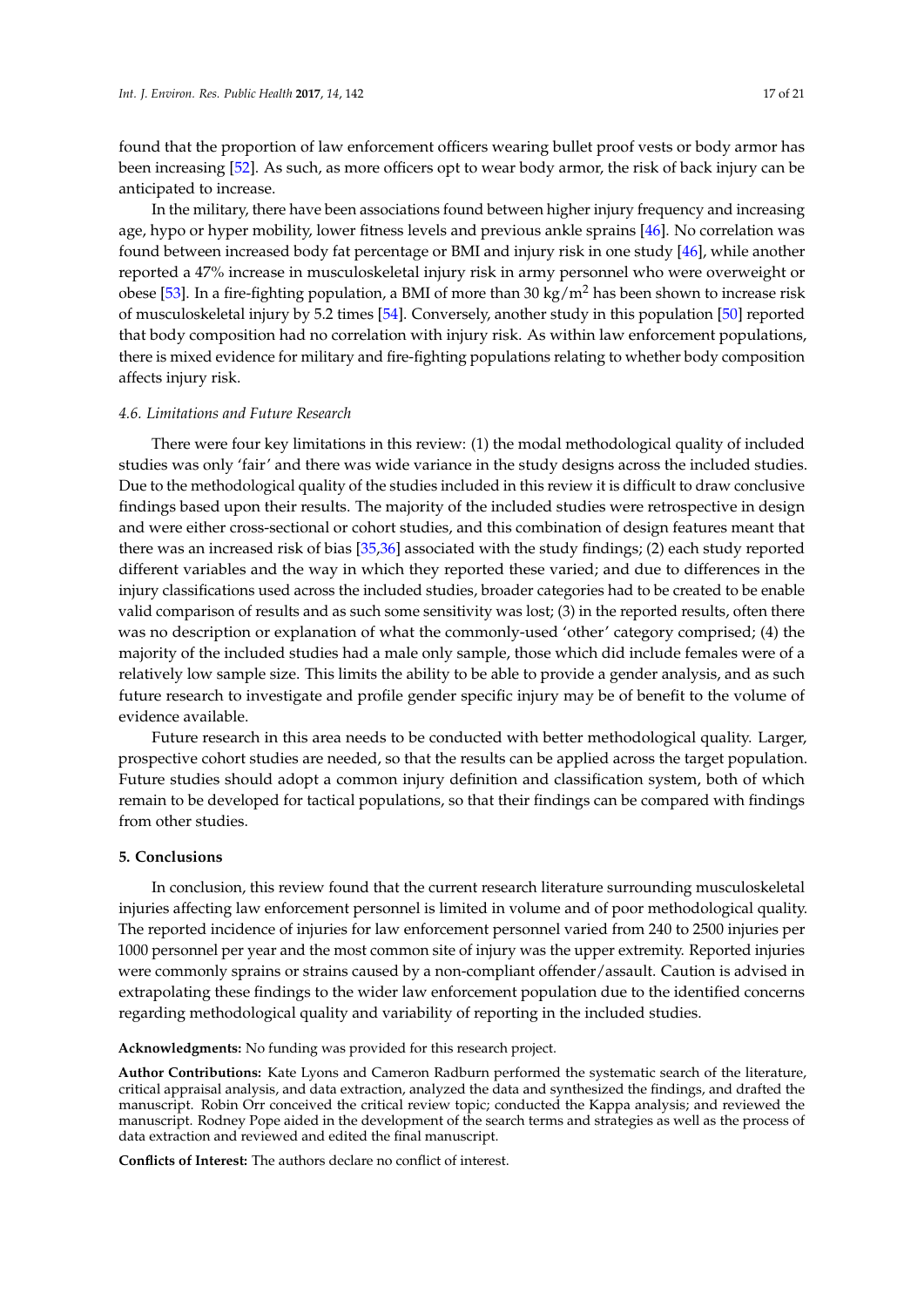## **Appendix A**

| Study $(n = 16)$                 |  |  |   |  |  |  |  | Scores Assigned, by Item Number from the Downs and Black Checklist* |          |    |    |    |    |    |    |    |  |    |    |    |    |    |    |    |    |    |          |                  |
|----------------------------------|--|--|---|--|--|--|--|---------------------------------------------------------------------|----------|----|----|----|----|----|----|----|--|----|----|----|----|----|----|----|----|----|----------|------------------|
|                                  |  |  | з |  |  |  |  | 8                                                                   |          | 10 | 11 | 12 | 13 | 14 | 15 | 16 |  | 18 | 19 | 20 | 21 | 22 | 23 | 24 | 25 | 26 | 27       | <b>Raw Score</b> |
| Knapik et al., (2011) [12]       |  |  |   |  |  |  |  |                                                                     |          |    |    |    |    |    |    |    |  |    |    |    |    |    |    |    |    |    |          | 13/20            |
| Violanti et al., (2013) [7]      |  |  |   |  |  |  |  |                                                                     |          |    |    |    |    |    |    |    |  |    |    |    |    |    |    |    |    |    |          | 10/20            |
| Cho et al., (2014) [13]          |  |  |   |  |  |  |  |                                                                     |          |    |    |    |    |    |    |    |  |    |    |    |    |    |    |    |    |    |          | 10/20            |
| Boyce et al., (1992) [4]         |  |  |   |  |  |  |  |                                                                     |          |    |    |    |    |    |    |    |  |    |    |    |    |    |    |    |    |    | 0        | 10/20            |
| Superko et al., (1988) [17]      |  |  |   |  |  |  |  |                                                                     |          |    |    |    |    |    |    |    |  |    |    |    |    |    |    |    |    |    |          | 9/20             |
| Gyi et al., (1998) [15]          |  |  |   |  |  |  |  |                                                                     |          |    |    |    |    |    |    |    |  |    |    |    |    |    |    |    |    |    |          | 9/20             |
| Burton et al., (1996) [16]       |  |  |   |  |  |  |  |                                                                     |          |    |    |    |    |    |    |    |  |    |    |    |    |    |    |    |    |    |          | 9/20             |
| Sullivan et al., (1988) [22]     |  |  |   |  |  |  |  |                                                                     |          |    |    |    |    |    |    |    |  |    |    |    |    |    |    |    |    |    | $\theta$ | 9/20             |
| Jahani et al., (2002) [11]       |  |  |   |  |  |  |  |                                                                     |          |    |    |    |    |    |    |    |  |    |    |    |    |    |    |    |    |    | $\theta$ | 8/20             |
| Holloway-Beth et al., (2016) [5] |  |  |   |  |  |  |  |                                                                     |          |    |    |    |    |    |    |    |  |    |    |    |    |    |    |    |    |    |          | 8/20             |
| Nabeel et al., (2007) [20]       |  |  |   |  |  |  |  |                                                                     |          |    |    |    |    |    |    |    |  |    |    |    |    |    |    |    |    |    |          | 7/20             |
| Reichard et al., (2010) [19]     |  |  |   |  |  |  |  |                                                                     |          |    |    |    |    |    |    |    |  |    |    |    |    |    |    |    |    |    |          | 7/20             |
| Brandl et al., (2012) [18]       |  |  |   |  |  |  |  |                                                                     |          |    |    |    |    |    |    |    |  |    |    |    |    |    |    |    |    |    |          | 7/20             |
| Brandl et al., (2003) [21]       |  |  |   |  |  |  |  |                                                                     |          |    |    |    |    |    |    |    |  |    |    |    |    |    |    |    |    |    | $\Omega$ | 6/20             |
| Larsen et al., (2016) [6]        |  |  |   |  |  |  |  |                                                                     |          |    |    |    |    |    |    |    |  |    |    |    |    |    |    |    |    |    |          | 5/20             |
| Rhee et al., (2015) [14]         |  |  |   |  |  |  |  |                                                                     | $\Omega$ |    |    |    |    |    |    |    |  |    |    |    |    |    |    |    |    |    |          | 5/20             |

## **Table A1.** Downs and Black [\[24\]](#page-19-19) Critical Appraisal results for all included studies.

\* Questions from the checklist that were ignored as planned due to lack of relevance to the research designs of the included studies are left blank.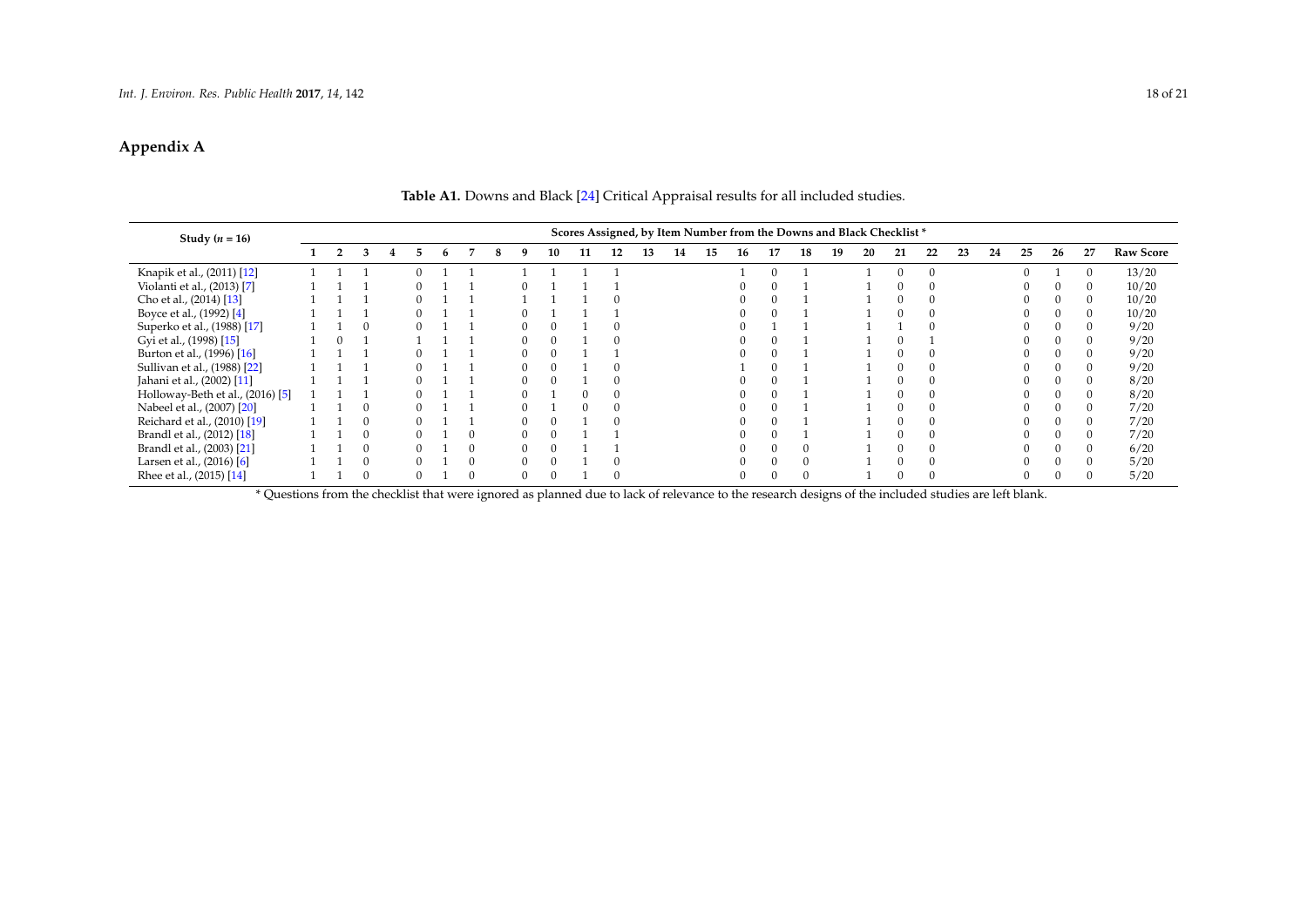### <span id="page-18-33"></span><span id="page-18-29"></span><span id="page-18-24"></span><span id="page-18-23"></span>**References**

- <span id="page-18-0"></span>1. Bonneau, J.; Brown, J. Physical ability, fitness and police work. *J. Clin. For. Med.* **1995**, *2*, 157–164. [\[CrossRef\]](http://dx.doi.org/10.1016/1353-1131(95)90085-3)
- <span id="page-18-28"></span><span id="page-18-1"></span>2. Pryor, R.R.; Colburn, D.; Crill, M.T.; Hostler, D.P.; Suyama, J. Fitness Characteristics of a Suburban Special Weapons and Tactics Team. *J. Strength Cond. Res.* **2012**, *26*, 752–757. [\[CrossRef\]](http://dx.doi.org/10.1519/JSC.0b013e318225f177) [\[PubMed\]](http://www.ncbi.nlm.nih.gov/pubmed/22289693)
- <span id="page-18-22"></span><span id="page-18-2"></span>3. Achterstraat, P. *Managing Injured Police: NSW Police Force*; Auditor-General, Ed.; Audit Office of New South Wales: Sydney, Australia, 2008.
- <span id="page-18-3"></span>4. Boyce, R.W.; Hiatt, A.R.; Jones, G.R. Workers' compensation claims and physical fitness capacity of police officers. *Health Values J. Health Behav. Educ. Promot.* **1992**, *16*, 22–29.
- <span id="page-18-34"></span><span id="page-18-5"></span>5. Holloway-Beth, A.; Forst, L.; Freels, S.; Brandt-Rauf, S.; Friedman, L. Occupational Injury Surveillance Among Law Enforcement Officers Using Workers' Compensation Data, Illinois 1980 to 2008. *J. Occup. Environ. Med.* **2016**, *58*, 594–600. [\[CrossRef\]](http://dx.doi.org/10.1097/JOM.0000000000000708) [\[PubMed\]](http://www.ncbi.nlm.nih.gov/pubmed/27035107)
- <span id="page-18-6"></span>6. Larsen, B.; Aisbett, B.; Silk, A. The Injury Profile of an Australian Specialist Policing Unit. *Int. J. Environ. Res. Public Health* **2016**, *13*, 370. [\[CrossRef\]](http://dx.doi.org/10.3390/ijerph13040370) [\[PubMed\]](http://www.ncbi.nlm.nih.gov/pubmed/27023586)
- <span id="page-18-25"></span><span id="page-18-4"></span>7. Violanti, J.M.; Fekedulegn, D.; Andrew, M.E.; Charles, L.E.; Hartley, T.A.; Vila, B.; Burchfiel, C.M. Shift work and long-term injury among police officers. *Scand. J. Work Environ. Health* **2013**, *39*, 361–368. [\[CrossRef\]](http://dx.doi.org/10.5271/sjweh.3342) [\[PubMed\]](http://www.ncbi.nlm.nih.gov/pubmed/23503596)
- <span id="page-18-26"></span><span id="page-18-7"></span>8. Pope, R.P. Prevention of pelvic stress fractures in female army recruits. *Mil. Med.* **1999**, *164*, 370–373. [\[PubMed\]](http://www.ncbi.nlm.nih.gov/pubmed/10332180)
- <span id="page-18-8"></span>9. Pope, R.P. Injury surveillance and systematic investigation identify a rubber matting hazard for anterior cruciate ligament rupture on an obstacle course. *Mil. Med.* **2002**, *167*, 359–362. [\[PubMed\]](http://www.ncbi.nlm.nih.gov/pubmed/11977891)
- <span id="page-18-9"></span>10. Drew, M.K.; Cook, J.; Finch, C.F. Sports-related workload and injury risk: Simply knowing the risks will not prevent injuries. *Br. J. Sports Med.* **2016**. [\[CrossRef\]](http://dx.doi.org/10.1136/bjsports-2015-095871) [\[PubMed\]](http://www.ncbi.nlm.nih.gov/pubmed/27166288)
- <span id="page-18-31"></span><span id="page-18-10"></span>11. Jahani, M.R.; Motevalian, S.A.; Asgari, A.R. Musculoskeletal disabilities among police force personnel of the Islamic Republic of Iran. *Mil. Med.* **2002**, *167*, 850–852. [\[PubMed\]](http://www.ncbi.nlm.nih.gov/pubmed/12392254)
- <span id="page-18-32"></span><span id="page-18-30"></span><span id="page-18-14"></span>12. Knapik, J.J.; Grier, T.; Spiess, A.; Swedler, D.I.; Hauret, K.G.; Graham, B.; Yoder, J.; Jones, B.H. Injury rates and injury risk factors among federal bureau of investigation new agent trainees. *BMC Public Health* **2011**, *11*, 1–16. [\[CrossRef\]](http://dx.doi.org/10.1186/1471-2458-11-920) [\[PubMed\]](http://www.ncbi.nlm.nih.gov/pubmed/22166096)
- <span id="page-18-27"></span><span id="page-18-12"></span>13. Cho, T.-S.; Jeon, W.-J.; Lee, J.-G.; Seok, J.-M.; Cho, J.-H. Factors Affecting the Musculoskeletal Symptoms of Korean Police Officers. *J. Phys. Therapy Sci.* **2014**, *26*, 925–930. [\[CrossRef\]](http://dx.doi.org/10.1589/jpts.26.925) [\[PubMed\]](http://www.ncbi.nlm.nih.gov/pubmed/25013298)
- <span id="page-18-11"></span>14. Rhee, H.Y.; Cho, J.H.; Seok, J.M.; Cho, T.S.; Jeon, W.J.; Lee, J.G.; Kim, S.K. Prevalence of Musculoskeletal Disorders Among Korean Police Personnel. *Arch. Environ. Occup. Health* **2015**, *70*, 177–188. [\[CrossRef\]](http://dx.doi.org/10.1080/19338244.2013.807762) [\[PubMed\]](http://www.ncbi.nlm.nih.gov/pubmed/24965328)
- <span id="page-18-15"></span>15. Gyi, D.E.; Porter, J.M. Musculoskeletal problems and driving in police officers. *Occup. Med. (Oxf. Engl.)* **1998**, *48*, 153–160. [\[CrossRef\]](http://dx.doi.org/10.1093/occmed/48.3.153)
- <span id="page-18-19"></span>16. Burton, A.K.; Tillotson, K.M.; Symonds, T.L.; Burke, C.; Mathewson, T. Occupational risk factors for the first-onset and subsequent course of low back trouble: A study of serving police officers. *Spine (03622436)* **1996**, *21*, 2612–2620. [\[CrossRef\]](http://dx.doi.org/10.1097/00007632-199611150-00011)
- <span id="page-18-13"></span>17. Superko, H.R.; Bernauer, E.; Voss, J. Effects of a Mandatory Health Screening and Physical Maintenance Program for Law Enforcement Officers. *Phys. Sportsmed.* **1988**, *16*, 99–109. [\[CrossRef\]](http://dx.doi.org/10.1080/00913847.1988.11709599) [\[PubMed\]](http://www.ncbi.nlm.nih.gov/pubmed/27404150)
- <span id="page-18-16"></span>18. Brandl, S.G.; Stroshine, M.S. The Physical Hazards of Police Work Revisited. *Police Quart.* **2012**, *15*, 262–282. [\[CrossRef\]](http://dx.doi.org/10.1177/1098611112447757)
- <span id="page-18-20"></span>19. Reichard, A.A.; Jackson, L.L. Occupational injuries among emergency responders. *Am. J. Ind. Med.* **2010**, *53*, 1–11. [\[CrossRef\]](http://dx.doi.org/10.1002/ajim.20772) [\[PubMed\]](http://www.ncbi.nlm.nih.gov/pubmed/19894221)
- <span id="page-18-35"></span>20. Nabeel, I.; Baker, B.A.; McGrail, M.P., Jr.; Flottemesch, T.J. Correlation between physical activity, fitness, and musculoskeletal injuries in police officers. *Minn. Med.* **2007**, *90*, 40–43. [\[PubMed\]](http://www.ncbi.nlm.nih.gov/pubmed/17966263)
- <span id="page-18-21"></span>21. Brandl, S.G.; Stroshine, M.S. Toward an Understanding of the Physical Hazards of Police Work. *Police Quart.* **2003**, *6*, 172–191. [\[CrossRef\]](http://dx.doi.org/10.1177/1098611103006002003)
- <span id="page-18-17"></span>22. Sullivan, C.S.B.; Shimizu, K.T. Epidemiological studies of work-related injuries among law enforcement personnel. *J. Soc. Occup. Med.* **1988**, *38*, 33–40. [\[CrossRef\]](http://dx.doi.org/10.1093/occmed/38.1-2.33) [\[PubMed\]](http://www.ncbi.nlm.nih.gov/pubmed/2967402)
- <span id="page-18-18"></span>23. Tricco, A.C.; Tetzlaff, J.; Sampson, M.; Fergusson, D.; Cogo, E.; Horsley, T.; Moher, D. Few systematic reviews exist documenting the extent of bias: A systematic review. *J. Clin. Epidemiol.* **2008**, *61*, 422–434. [\[CrossRef\]](http://dx.doi.org/10.1016/j.jclinepi.2007.10.017) [\[PubMed\]](http://www.ncbi.nlm.nih.gov/pubmed/18394534)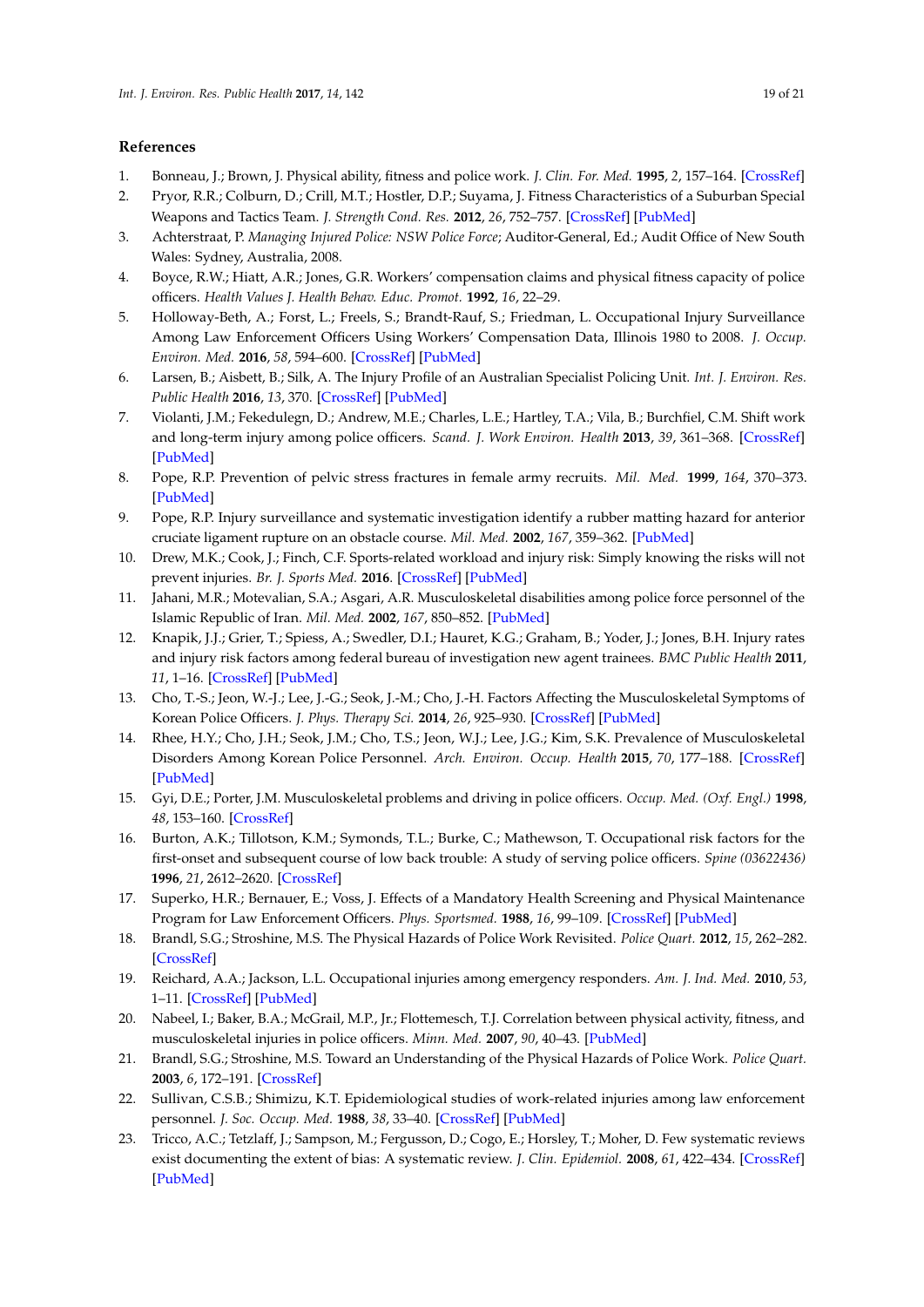- <span id="page-19-19"></span><span id="page-19-9"></span><span id="page-19-0"></span>24. Downs, S.H.; Black, N. The feasibility of creating a checklist for the assessment of the methodological quality both of randomised and non-randomised studies of health care interventions. *J. Epidemiol. Community Health* **1998**, *52*, 377–384. [\[CrossRef\]](http://dx.doi.org/10.1136/jech.52.6.377) [\[PubMed\]](http://www.ncbi.nlm.nih.gov/pubmed/9764259)
- <span id="page-19-1"></span>25. Eng, J.J.; Teasell, R.; Miller, W.C.; Wolfe, D.L.; Townson, A.F.; Aubut, J.A.; Abramson, C.; Hsieh, J.T.; Connolly, S.; Konnyu, K. Spinal Cord Injury Rehabilitation Evidence: Methods of the SCIRE Systematic Review. *Top. Spinal Cord. Inj. Rehabil.* **2007**, *13*, 1–10. [\[CrossRef\]](http://dx.doi.org/10.1310/sci1301-1) [\[PubMed\]](http://www.ncbi.nlm.nih.gov/pubmed/22767989)
- <span id="page-19-2"></span>26. Carlton, S.D.; Orr, R.M. The impact of occupational load carriage on carrier mobility: A critical review of the literature. *Int. J. Occup. Saf. Ergon.* **2014**, *20*, 33–41. [\[CrossRef\]](http://dx.doi.org/10.1080/10803548.2014.11077025) [\[PubMed\]](http://www.ncbi.nlm.nih.gov/pubmed/24629868)
- 27. Cocke, C.; Orr, R. The impact of physical training programs on the fitness of tactical populations: A critical review. *J. Strength Cond.* **2015**, *23*, 39–46.
- 28. MacDonald, D.; Pope, R.; Orr, R. Differences in physical characteristics and performance measures of part-time and full-time tactical personnel: A critical narrative review. *J. Mil. Vet. Health* **2016**, *24*, 45–55.
- <span id="page-19-3"></span>29. Walker, A.; Pope, R.; Orr, R.M. The impact of fire suppression tasks on firefighter hydration: A critical review with consideration of the utility of reported hydration measures. *Ann. Occup. Environ. Med.* **2016**, *28*, 63. [\[CrossRef\]](http://dx.doi.org/10.1186/s40557-016-0152-x) [\[PubMed\]](http://www.ncbi.nlm.nih.gov/pubmed/27891237)
- <span id="page-19-4"></span>30. Viera, A.J.; Garrett, J.M. Understanding interobserver agreement: The kappa statistic. *Fam. Med.* **2005**, *37*, 360–363. [\[PubMed\]](http://www.ncbi.nlm.nih.gov/pubmed/15883903)
- <span id="page-19-5"></span>31. Kennelly, J. *Reducing Racial/Ethnic Disparities in Reproductive and Perinatal Outcomes*, 1st ed.; Springer: New York, NY, USA, 2011.
- <span id="page-19-6"></span>32. NHMRC, NHMRC Additional Levels of Evidence and Grades for Recommendations for Developers of Guidelines. Australian Government NHMRC: Canberra, 2009. Available online: [https://www.nhmrc.](https://www.nhmrc.gov.au/_files_nhmrc/file/guidelines/developers/nhmrc_levels_grades_evidence_120423.pdf) [gov.au/\\_files\\_nhmrc/file/guidelines/developers/nhmrc\\_levels\\_grades\\_evidence\\_120423.pdf](https://www.nhmrc.gov.au/_files_nhmrc/file/guidelines/developers/nhmrc_levels_grades_evidence_120423.pdf) (accessed on 14 December 2016).
- <span id="page-19-7"></span>33. Moher, D.; Liberati, A.; Tetzlaff, J.; Altman, D.G.; Group, P. Preferred reporting items for systematic reviews and meta-analyses: The PRISMA statement. *Int. J. Surg.* **2010**, *8*, 336–341. [\[CrossRef\]](http://dx.doi.org/10.1016/j.ijsu.2010.02.007) [\[PubMed\]](http://www.ncbi.nlm.nih.gov/pubmed/20171303)
- <span id="page-19-8"></span>34. Orr, R.M.; Johnston, V.; Coyle, J.; Pope, R. Reported load carriage injuries of the Australian army soldier. *J. Occup. Rehabil.* **2015**, *25*, 316–322. [\[CrossRef\]](http://dx.doi.org/10.1007/s10926-014-9540-7) [\[PubMed\]](http://www.ncbi.nlm.nih.gov/pubmed/25178432)
- <span id="page-19-10"></span>35. Tacconelli, E. Systematic reviews: CRD's guidance for undertaking reviews in health care. *Lancet Infect. Dis.* **2010**, *10*, 226. [\[CrossRef\]](http://dx.doi.org/10.1016/S1473-3099(10)70065-7)
- <span id="page-19-11"></span>36. Thiese, M.S. Observational and interventional study design types; an overview. *Biochem. Med.* **2014**, *24*, 199–210. [\[CrossRef\]](http://dx.doi.org/10.11613/BM.2014.022) [\[PubMed\]](http://www.ncbi.nlm.nih.gov/pubmed/24969913)
- <span id="page-19-12"></span>37. Junge, A.; Dvorak, J. Influence of Definition and Data Collection on the Incidence of Injuries in Football. *Am. J. Sports Med.* **2000**, *28* (Suppl. 5), S40–S46. [\[CrossRef\]](http://dx.doi.org/10.1177/28.suppl_5.s-40) [\[PubMed\]](http://www.ncbi.nlm.nih.gov/pubmed/11032106)
- <span id="page-19-13"></span>38. Andersen, K.A.; Grimshaw, P.N.; Kelso, R.M.; Bentley, D.J. Musculoskeletal Lower Limb Injury Risk in Army Populations. *Sports Med. Open* **2016**, *2*, 22. [\[CrossRef\]](http://dx.doi.org/10.1186/s40798-016-0046-z) [\[PubMed\]](http://www.ncbi.nlm.nih.gov/pubmed/27747778)
- <span id="page-19-14"></span>39. Pope, R.; MacDonald, D.; Orr, R. *Incidence Rates of Reported Work Health & Safety Incidents & Injuries in Parttime & Full-Time Australian Army Personnel*; Bond Institute of Health and Sport: Robina, Australia, 2017.
- <span id="page-19-17"></span>40. Poplin, G.S.; Harris, R.B.; Pollack, K.M.; Peate, W.F.; Burgess, J.L. Beyond the fireground: Injuries in the fire service. *Inj. Prev.* **2012**, *18*, 228–233. [\[CrossRef\]](http://dx.doi.org/10.1136/injuryprev-2011-040149) [\[PubMed\]](http://www.ncbi.nlm.nih.gov/pubmed/22117024)
- <span id="page-19-15"></span>41. Taylor, N.A.S.; Dodd, M.J.; Taylor, E.A.; Donohoe, A.M. A Retrospective Evaluation of Injuries to Australian Urban Firefighters (2003 to 2012): Injury Types, Locations, and Causal Mechanisms. *J. Occup. Environ. Med.* **2015**, *57*, 757–764. [\[CrossRef\]](http://dx.doi.org/10.1097/JOM.0000000000000438) [\[PubMed\]](http://www.ncbi.nlm.nih.gov/pubmed/26067214)
- <span id="page-19-16"></span>42. Smith, L.; Westrick, R.; Sauers, S.; Cooper, A.; Scofield, D.; Claro, P.; Warr, B. Underreporting of Musculoskeletal Injuries in the US Army: Findings From an Infantry Brigade Combat Team Survey Study. *Sports Health* **2016**, *8*, 507–513. [\[CrossRef\]](http://dx.doi.org/10.1177/1941738116670873) [\[PubMed\]](http://www.ncbi.nlm.nih.gov/pubmed/27789871)
- <span id="page-19-18"></span>43. Orr, R.M.; Pope, R.; Johnston, V.; Coyle, J. Soldier occupational load carriage: A narrative review of associated injuries. *Int. J. Inj. Control Saf. Promot.* **2014**, *21*, 388–396. [\[CrossRef\]](http://dx.doi.org/10.1080/17457300.2013.833944) [\[PubMed\]](http://www.ncbi.nlm.nih.gov/pubmed/24028439)
- 44. Feuerstein, M.; Berkowitz, S.M.; Peck, C.A., Jr. Musculoskeletal-related disability in US Army personnel: Prevalence, gender, and military occupational specialties. *J. Occup. Environ. Med.* **1997**, *39*, 68–78. [\[CrossRef\]](http://dx.doi.org/10.1097/00043764-199701000-00013) [\[PubMed\]](http://www.ncbi.nlm.nih.gov/pubmed/9029434)
- 45. Hauret, K.G.; Jones, B.H.; Bullock, S.H.; Canham-Chervak, M.; Canada, S. Musculoskeletal Injuries. *Am. J. Prev. Med.* **2010**, *38*, S61–S70. [\[CrossRef\]](http://dx.doi.org/10.1016/j.amepre.2009.10.021) [\[PubMed\]](http://www.ncbi.nlm.nih.gov/pubmed/20117601)